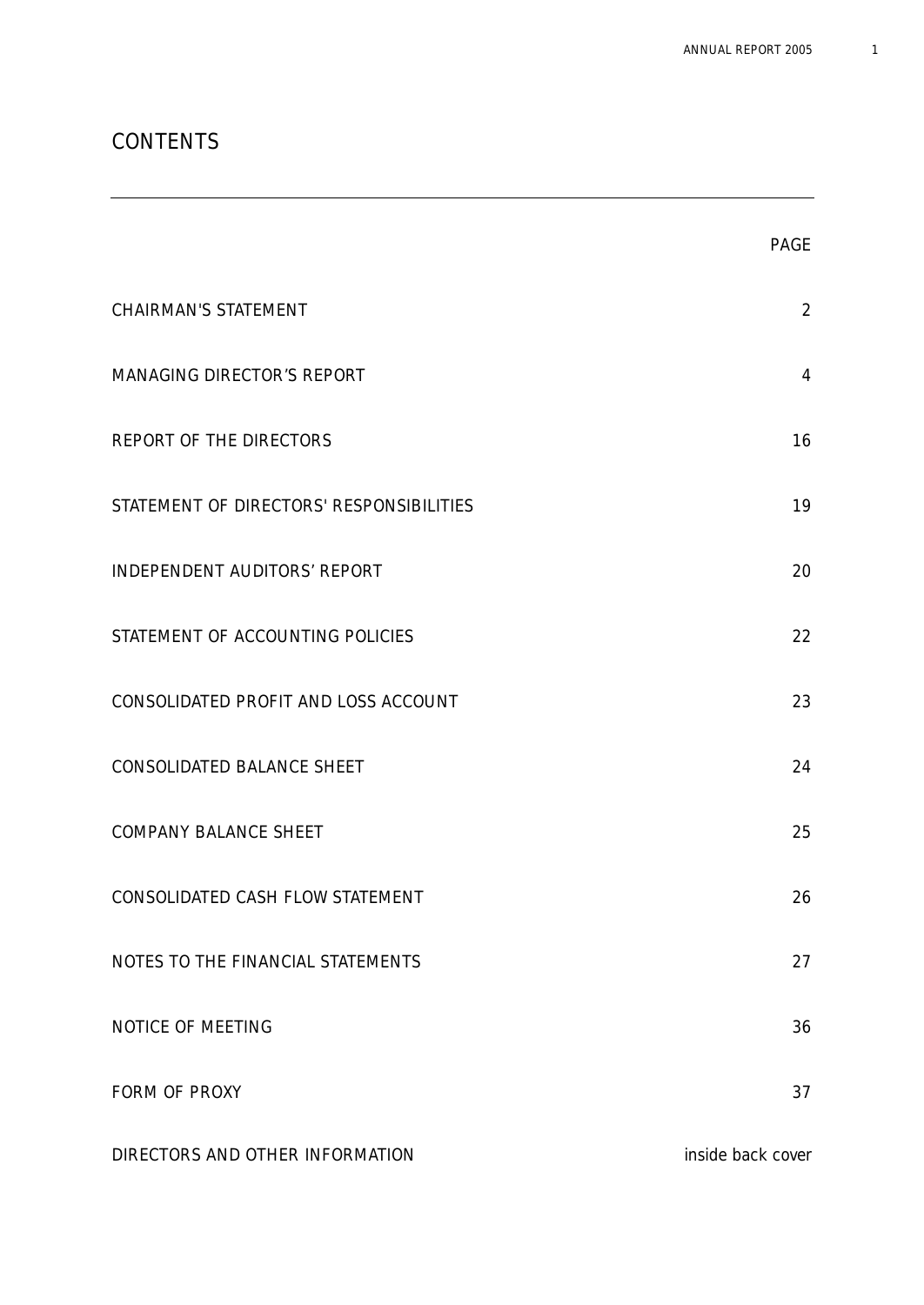# CHAIRMAN'S STATEMENT

This has been a period of significant development for Petrel in Iraq. We have made progress on both oil field development and exploration while in Jordan we await parliamentary ratification of a Production Sharing Agreement on the East Safawi block.

## **SUBBA & LUHAIS OIL FIELD DEVELOPMENT**

This project, located in Southern Iraq, is on schedule and due to be commissioned in 2009. The main features to date are:

- a) First \$20m advance payment received April 2006.
- b) Significant construction, security and financial joint venture agreed with Makman, a major local Iraqi company.
- c) Full project management team in place operating in the UK, Italy, Turkey and Iraq.
- d) Engineering design and site/route work underway.

Our Iraqi partners provide local services including security. The security risks in Southern Iraq are manageable.

## **MERJAN OIL FIELD**

In October 2005, Petrel signed an agreement with the Iraqi Oil Exploration Company to study the Merjan field located near to the city of Hillah and some 45 kms to the east of Block 6. This is a discovered field with an estimated 760 million barrels of light crude in place.

Technical Cooperation Agreements in Iraq give no formal rights but provide access to data on some of the world's best oil plays. Work done by Petrel in the Western Desert using modern techniques will give an improved understanding of the Merjan resource.

## **WESTERN DESERT BLOCK 6**

This large block was awarded to Petrel in 2003 but the agreement was never ratified. In the past 3 years Petrel has continued work using available data and with modern techniques has identified a number of drill targets, two of which are structural and one stratigraphic. Ratification of our concessionary rights await the passing of a new hydrocarbon law.

## **EAST SAFAWI BLOCK JORDAN**

While our very clear focus is on Iraq, the extensive regional work done by Petrel in the Western Desert identified opportunities in neighbouring countries, which share similar geology. In early 2005, Petrel signed a Memorandum of Understanding (MOU) with the Jordanian authorities on the 8,750 sq km. East Safawi Block which adjoins the producing Risha gas field, close to the Iraqi border. In May 2006, Petrel made formal application to convert the MOU to a Production Sharing Agreement. The identified plays on the block are gas in the Paleozoic and oil in the shallow Mesozoic strata.

## **STAFFING**

This area is vital to our future success. Over the years in Iraq, we have built a team which can work in the country and in the oil industry. One of our main board directors is Arabic speaking, with decades of experience in the Middle East. Our Country Manager is a former senior executive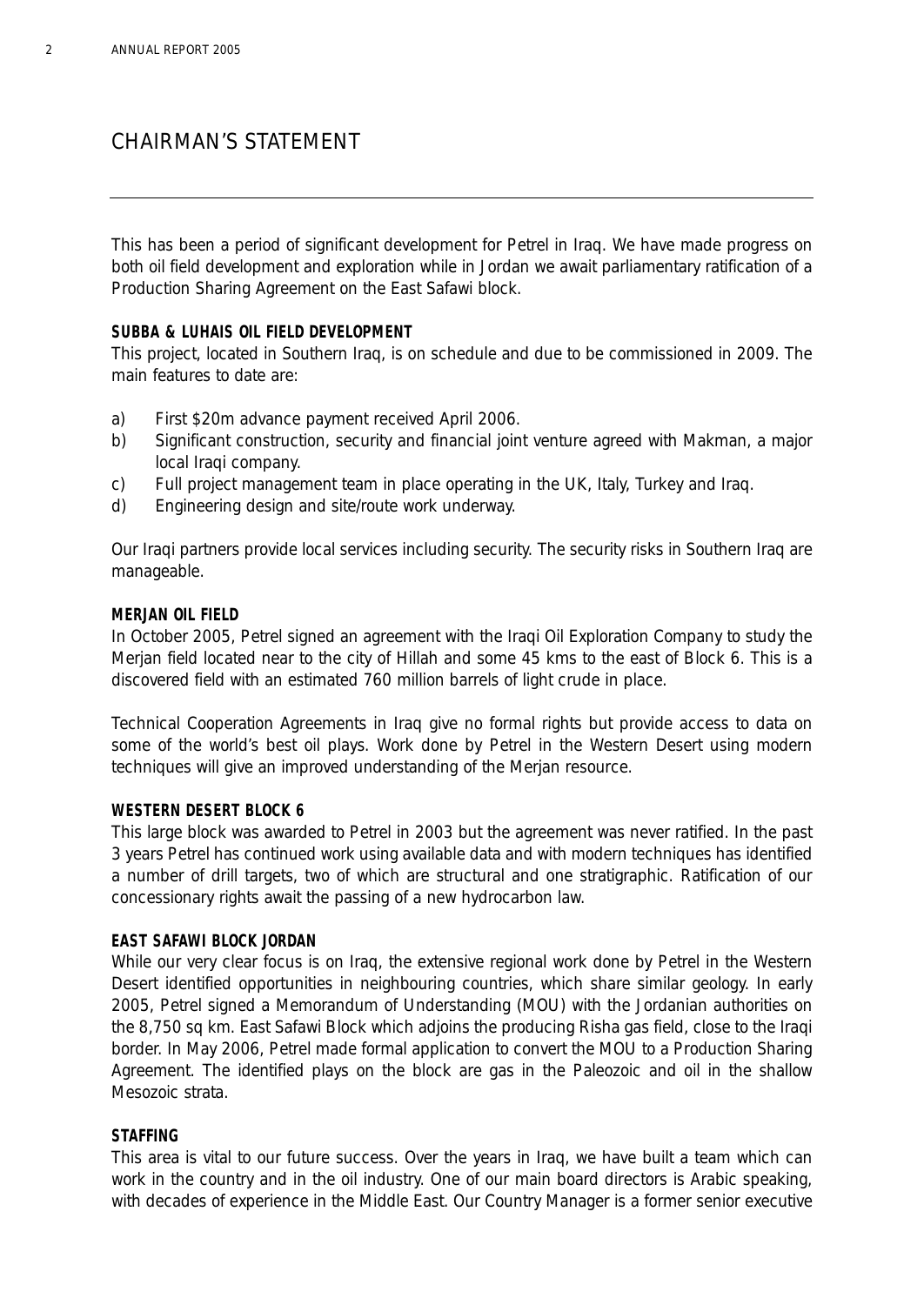# CHAIRMAN'S STATEMENT

of the Iraq National Oil Corporation. We have Arabic speaking, engineers working on Subba & Luhais and managers with many years experience in the oil industry and the Middle East region, supervising the project. Our joint venture with the Makman group brings additional in-country expertise with particular strength in construction. They will oversee security.

### **FINANCE**

As the Subba & Luhais project develops cash outflow will increase. The first advance payment for work done on Subba & Luhais, \$20 million, was received in April 2006.

As orders for piping steel and equipment are placed they will be financed by Letters of Credit from Iraq. There will be a need for working capital. We are in negotiation with international financial institutions to obtain any required finance.

Exploration needs equity. There is ongoing expenditure on Merjan, the Western Desert and East Safawi. We are at an advanced stage in agreeing a joint venture with a multinational oil company which will fund much of the exploration.

### **FUTURE PROSPECTS**

The coming months will be busy for Petrel. We expect a new hydrocarbon law to be enacted in Iraq. This should lead to the ratification of our Block 6 exploration contract. The new law is also likely to provide for the negotiation of contracts to develop existing known discoveries. Petrel has targeted one such multi-billion barrel field and, in anticipation, is preparing a submission. Final engineering plans will be agreed on Subba & Luhais and equipment ordered in the next few months.

Almost no mineral has better economics than oil and in world oil Iraq is the lowest cost producer. Iraq is crucial to the world's energy future. The only questions are how and when the reserves will be developed. Political difficulties originally gave Petrel access to the opportunity but over the past nine years we have demonstrated our commitment to Iraq and have shown our technical abilities in exploration and now in oil field development.

Political stability and a new hydrocarbon law are the priorities for Iraq. The Iraqi people, and the world economy, need the development of Iraqi oil. Petrel will be part of this development.

Teeling

John Teeling Chairman 22 June 2006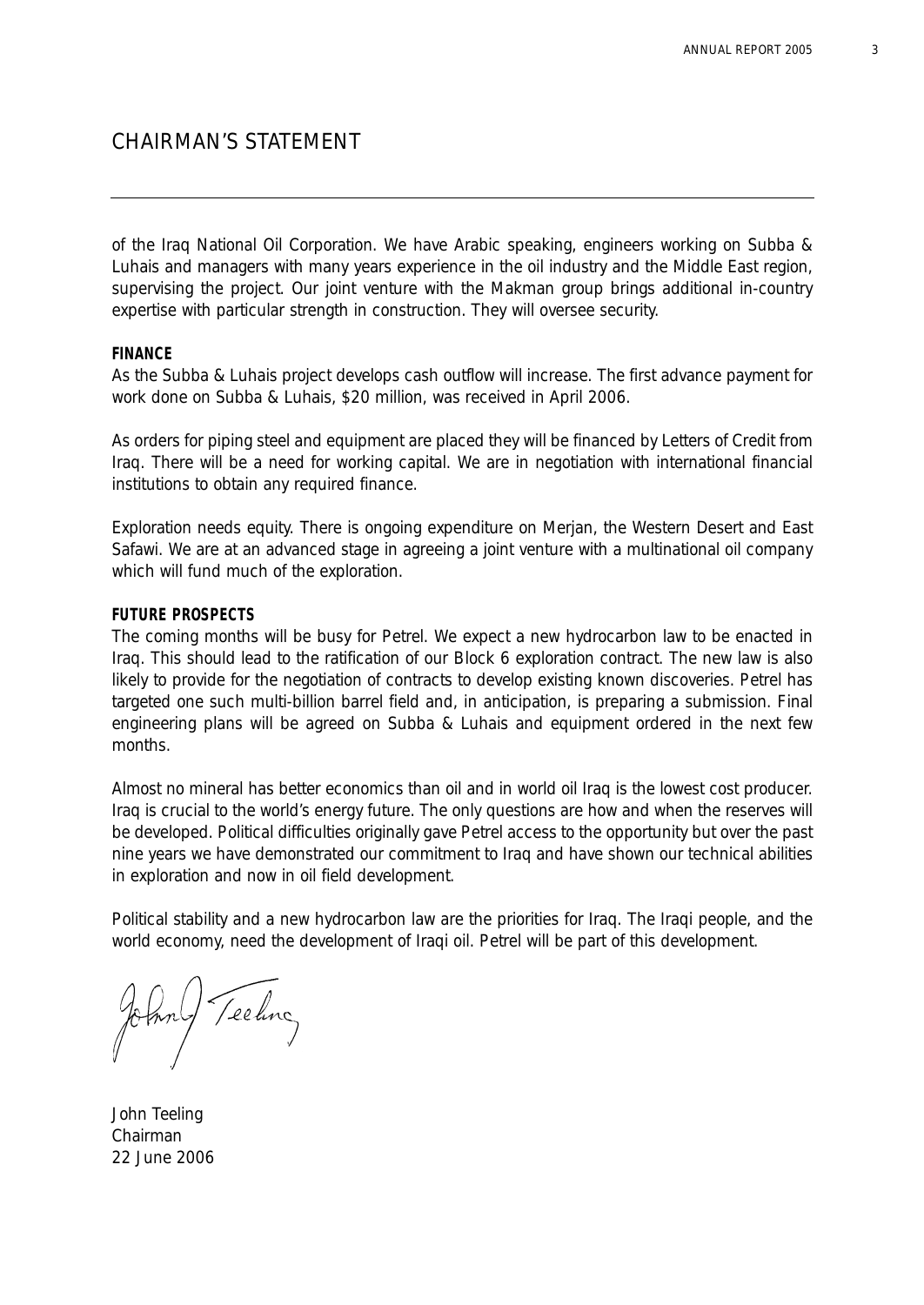## **The Subba & Luhais oil field development services project is Petrel's main focus and is indeed the largest such project awarded to date by the new Iraqi authorities.**

2005 was a breakthrough year for Petrel. The Iraqi authorities awarded Petrel, after 6 years of hard work and effort, the contract to develop the Subba & Luhais oilfields to a minimum capacity of 200,000 barrels of oil daily and 120 million cubic feet of associated gas. This \$197 million development services contract was the largest awarded since 2003. Our mission is to ensure that all design work, supplies and services are delivered during the 1st Quarter of 2008. This will enable all construction and Petrel's commissioning activities to be complete for oil and gas production during 2009. We anticipate that we will also be supporting the Iraqi Ministry of Oil Project's Company (SCOP) during the construction phases of the project.

Our work is proceeding well and on schedule. Though political events complicate activity, the Subba & Luhais area is relatively calm and we have encountered no insuperable security problems when accessing the site.

Where feasible, we plan to maximise local content. Petrel has now fully established a Joint Venture arrangement with a major Iraqi company and continues to maintain relationships with reputable and experienced equipment suppliers. We have built up a team of experienced personnel -



*Image 1 – Signing of the Subba & Luhais Contract*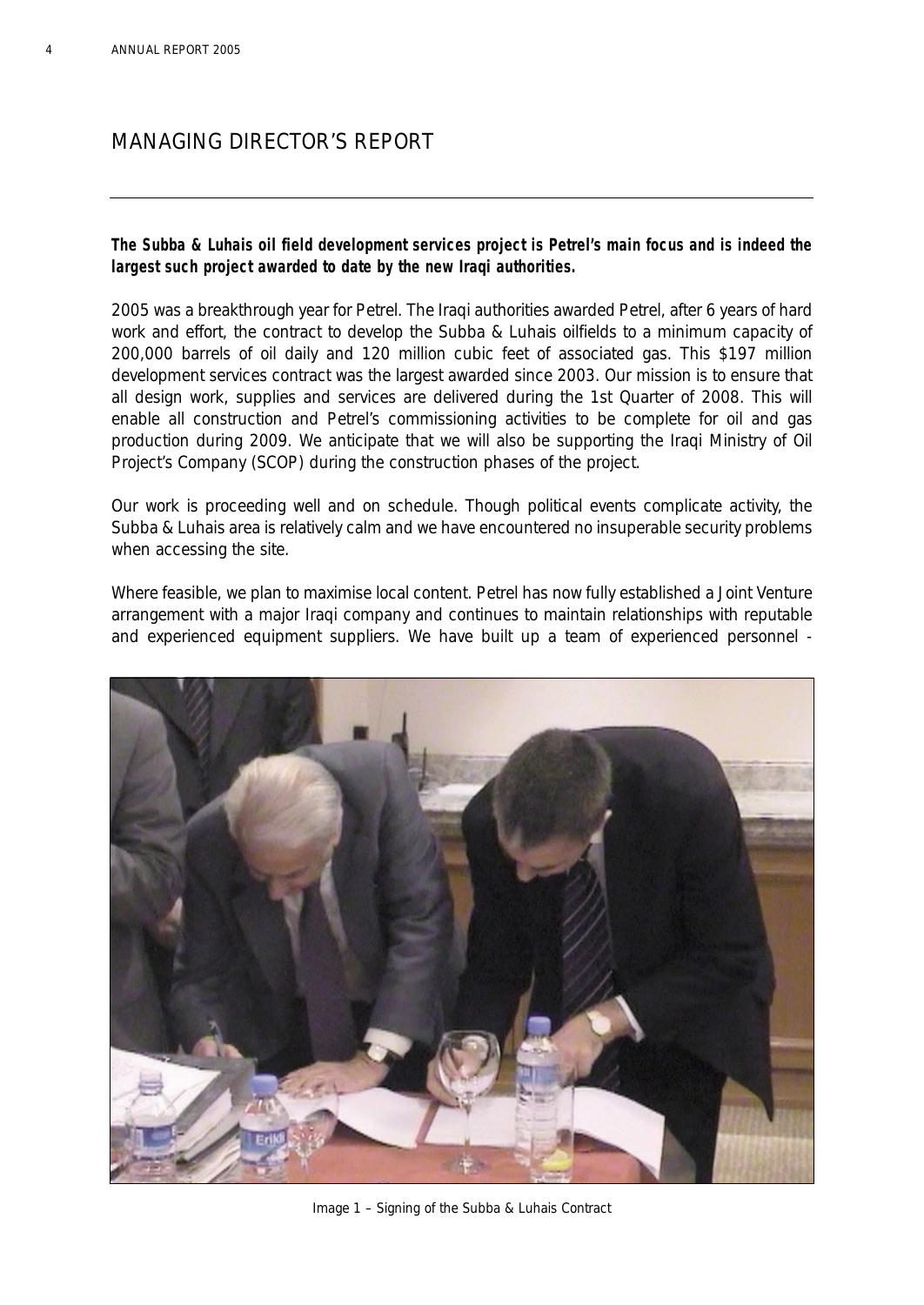complimented by the practical Iraqi experience of our Joint Venture partner – that will ensure that we are able to resolve any technical and logistical challenges in the prevailing circumstances and fluid environment in Iraq.

The project is now effectively fully staffed and all work is underway. The major events and activities to date are summarised below:

- Project Management team is mobilised (Europe, Turkey and Iraq).
- Joint Venture is established and fully active with a local partner.
- The necessary Bonds and Bank Guarantees have been provided to SCOP and the US\$197m Letter of Credit from the Trade Bank of Iraq has been opened.
- We have received the circa US\$20 million advance payment.
- Engineering design work is underway in Fano, Italy and on schedule. Technical discussions and meetings with SCOP have been highly productive.
- Process simulations and layouts have been developed for the Luhais and Subba design conditions and facilities, with reviews and approvals ongoing.
- A joint review of the Basic Design Package is being scheduled (3rd Quarter 2006) to provide for a second major milestone payment from SCOP.
- No insuperable security problems have been encountered. Logistical, offices and services and resources in country are being further expanded and developed.



*Image 2 – Satellite Image of Existing Subba & Luhais Infrastructure*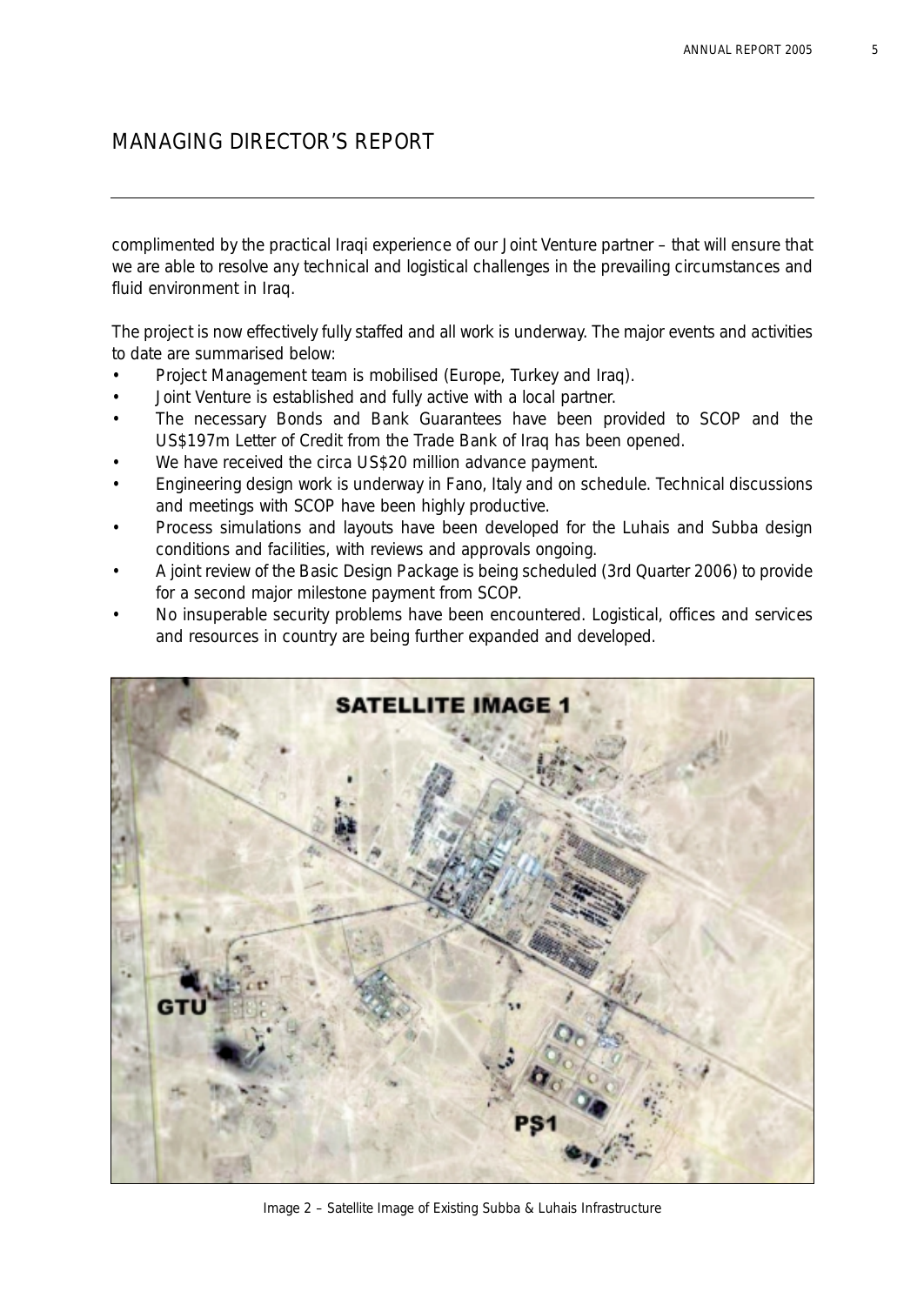• Site and route survey scopes have been issued and will be implemented as soon as possible to allow for linepipe purchase orders (bills of quantities) to be established and supplied for construction activities.

### **PROJECT PERSONNEL MOBILISED AND ENGINEERING WORK UNDERWAY**

During March 2006 Petrel and the JV partner held technical meetings with the Iraqi Ministry of Oil State Company for Oil Projects (SCOP) to present the design work performed to date and to review the processing options and our overall planned schedule.

Our early mobilisation of our Project Engineering Team had allowed Petrel to progress ahead of schedule and hence the major processing and design conditions were agreed with SCOP in the March meetings.

Prior involvement of major suppliers (such as for the Gas Compression Systems) further confirmed the technical and commercial basis of supply – compatible with the conditions on which we had originally tendered. We therefore now anticipate placing long lead orders during the 3rd quarter of 2006. Support from major suppliers has been excellent and we are now in the process of finalising the vendor list with SCOP taking account of suppliers experience and comparable commercial terms in the other oil field developments in the area.

In our technical discussions, SCOP also confirmed their desire to export the associated gas produced from the Luhais field at the earliest opportunity - rather than continue with the existing operating mode of flaring. Accordingly we have established a Work Group to prioritise and expedite gas export pipelines and gas dehydration system plant deliveries to achieve earlier gas export. This will also provide environmental and operational benefits, as well as an additional source of revenue to the fields. This confirms official confidence in our abilities and commitment to help develop the Luhais & Subba oil fields.

Our project focus to the year end 2006 is primarily:

- on design definition as part of the Basic Design Package and Front End Engineering Design (FEED) program for SCOP review and acceptance in the 3rd quarter of 2006 .
- in tendering, negotiating and securing equipment and material delivery conditions for the Long Lead items and pipeline material to specification and within budget.

The subsequent detailed design and manufacturing phases will continue until completion of supplies delivery in 2008.

Our project team is now developing the equipment lists and duties and associated specifications ready for issue and tender to the market place. In parallel we have developed field layouts for the Luhais & Subba processing stations and using satellite imagery also prepared preliminary route maps for the pipeline, power and communication systems.

Technical definition is continuing to identify preliminary material take-off's for all of the piping and electrical bulks so that orders can be readily placed to achieve early delivery and generate the income stream.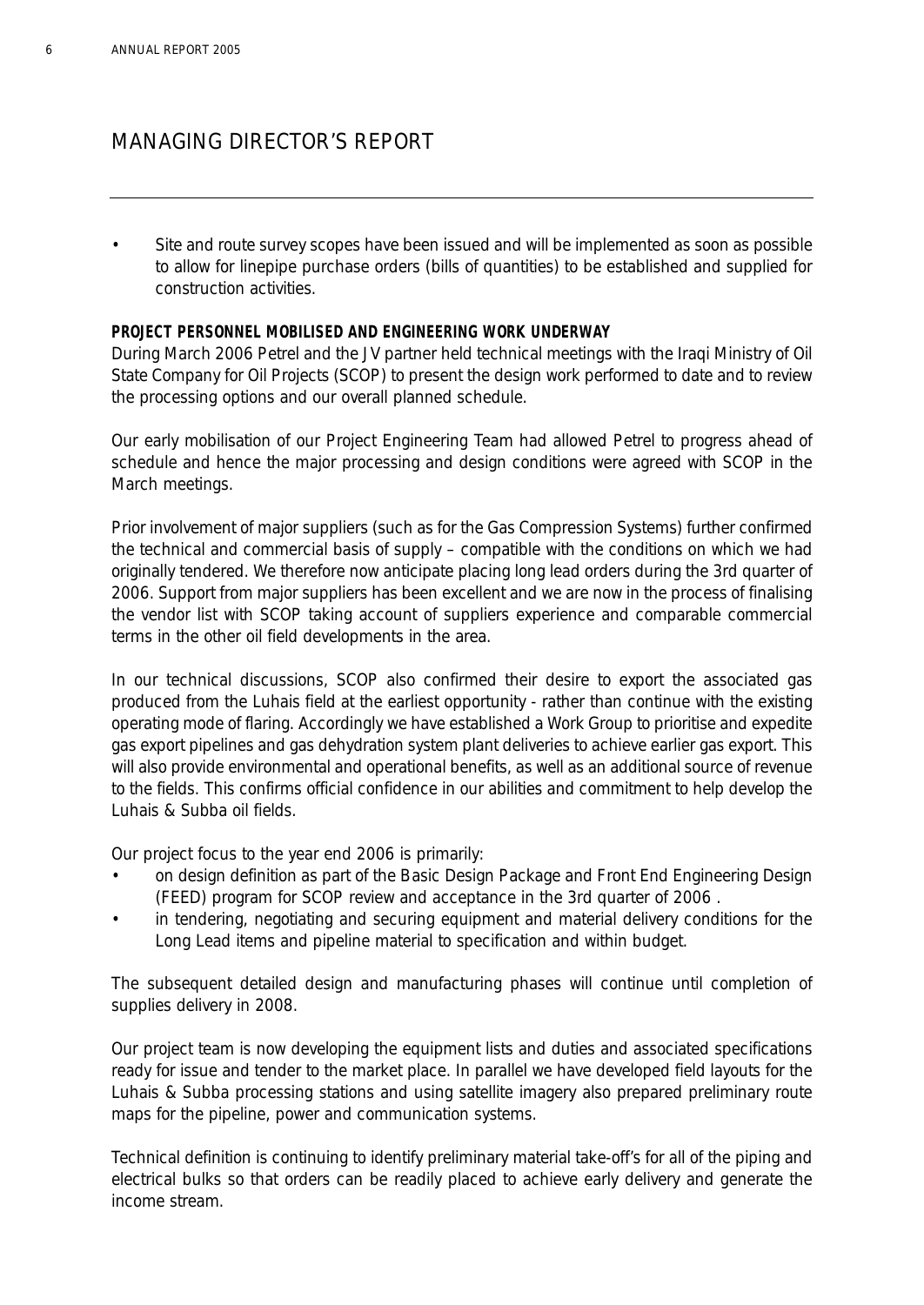

*Image 3 – Modelled Luhais Layout*

We have a challenging time ahead in 2006 to complete the design definition and expedite equipment orders in an overheated market. Industry supply capability is being challenged by an extraordinary demand situation. So far the project is well advanced due to our established relationships and experience. We can make decisions quickly and take opportunities in the supply chain.

## **LETTER OF CREDIT OPENED AND \$20 MILLION CASH ADVANCE RECEIVED**

In March 2006 we agreed with the Iraqi Ministry of Oil (SCOP) and the Trade Bank of Iraq (TBI) the final conditions and procedures for their receipt of our Guarantees and Bonds. Their issue of the Project Letter of Credit (LC) from the TBI has already provided us with the circa US\$20 million advance payment. Our Joint Venture partner has submitted the necessary collateral for Performance Bonds and Bank Guarantees. We now have acceptable collateral for further payments from TBI and also to enable issuance of subsidiary Letters of Credit to our major suppliers.

We have also set up a trading account with the TBI to handle the necessary finances on behalf of the Ministry of Oil enabling a current account facility of circa \$20 million with the TBI in April 2006.

## **JOINT VENTURE WITH LOCAL PARTNER PROGRESSING WELL**

We are committed to working closely with the local community and Iraqi partners. In December 2005 Petrel established a joint venture with a major Iraqi group, Makman, to develop the Subba & Luhais project.

Together we have established structures and responsibilities within the Joint Venture Company. We have mobilised personnel to the Project offices in Baghdad, London, Italy and Istanbul with further support from our own corporate office and Makman's office in Erbil, northern Iraq.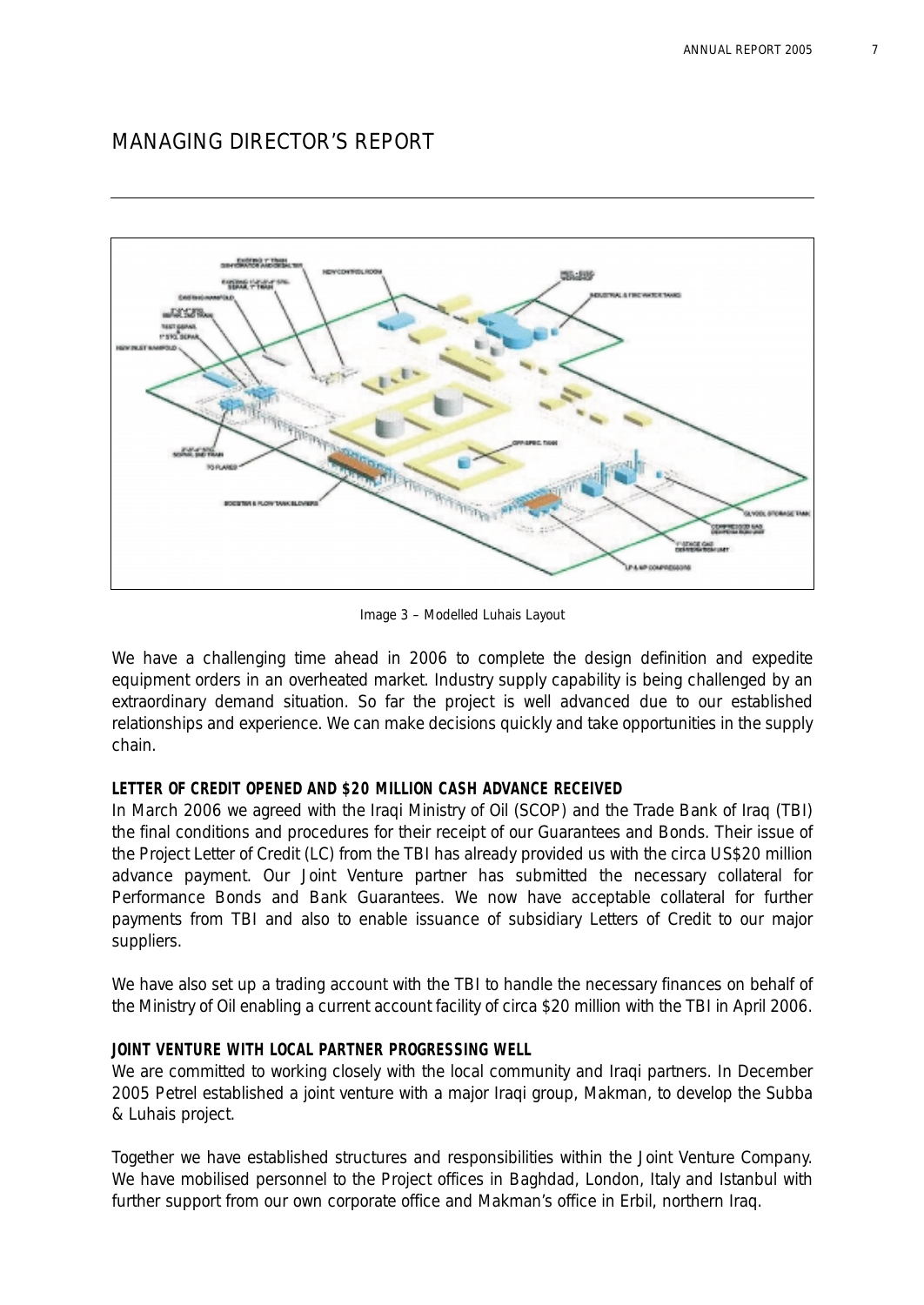

*Image 4 – Signing of Makman Joint Venture*

Our Iraqi partner brings both local contacts and experience. Makman's involvement in two other oil field projects in Iraq has provided them with a learning experience that we are able to benefit from. Detailed design has already commenced on these projects along with procurement, providing us with up to date pricing and delivery schedule data. We anticipate that this knowledge and experience will further identify and reduce our project risks and cost.

## **SECURITY**

There are security risks but they are manageable. Petrel has accordingly expanded its presence in Baghdad and elsewhere in Iraq. The Subba & Luhais Project provides us with an infrastructure for advancing all our present and future activities in Iraq.

Subba & Luhais oil fields are located in the relatively calm region of southern Iraq north-west of Basra. We have experienced no difficulties with local people and expect to be able to continue working in the locality. Professional support services, including security, are available on reasonable terms from local people.

The site location is only about ninety minutes by good highways and roads from Basra, whose port facilities can also be supplemented, if necessary, by those in neighbouring Kuwait. This local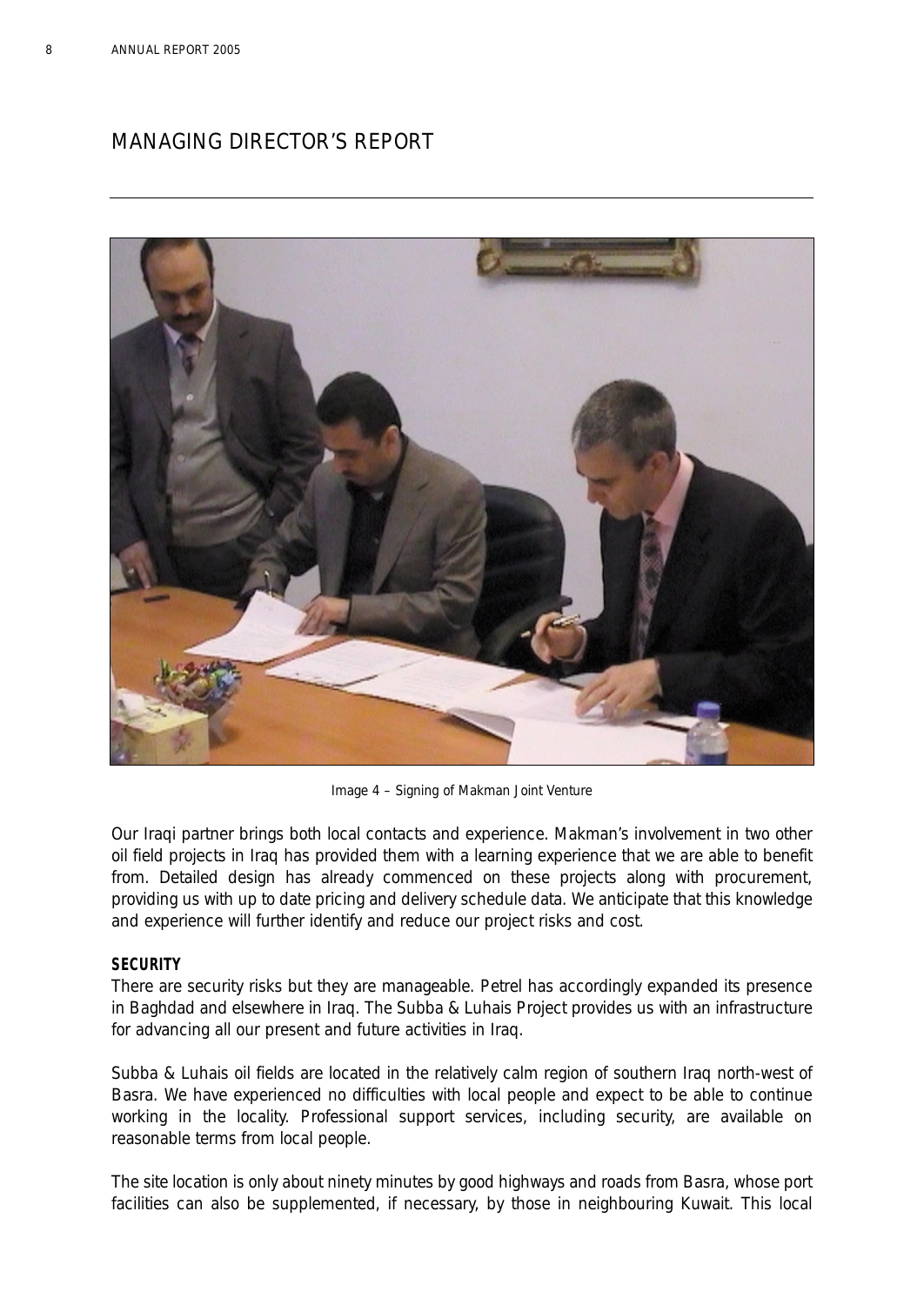infrastructure provides excellent staging points for transportation and deliveries and services to support our work program.

Support for the elected government in this area of Iraq is very high. It does not share the security challenges of central Iraq or the legal complications of the Kurdish-speaking area of Iraq. The area is flat desert, with good road and pipeline infrastructure. Though there was some looting in the area following the 2003 invasion, the current situation is comparable to similar projects elsewhere.

### **IRAQI EXPLORATION**

We hope that there will soon be swift progress on clarifying the status of pre-war contracts and facilitating the negotiation of new exploration and development contracts.

The industry hopes that a new Hydrocarbon Law will clarify the situation. This may confirm the traditional pre-2003 Iraqi Model Contracts that were agreed or under negotiation, including Petrel's interest in Western Desert Block 6. Petrel has already identified targets and is ready to conduct field studies, acquire closely spaced seismic surveys to identify drill locations and drill wells as soon as legal title is confirmed.

The Subba & Luhais oil field development services contract does not include development or exploration drilling. However, there is substantial upside at greater depth in the Cretaceous and Jurassic horizons. Petrel is studying the geological potential and a possible expansion plan which we hope to propose to the Iraqi authorities when there is a legal framework for such work in place.

### **MERJAN OIL FIELD TECHNICAL COOPERATION AGREEMENT**

In October 2005 Petrel signed a Framework of Case Study (Technical Cooperation Agreement) with the Iraqi Ministry of Oil's Oil Exploration Company (OEC) to study the Merjan Field Block between Kerbala and Western Desert Block 6. This undeveloped field was discovered in 1983 with circa 760 million barrels of 29.5° API oil in place.

Technical Cooperation Agreements give no formal rights, but provide confidential access to muchcoveted data on some of the world's highest potential oil prospects.

The Merjan Oil Field Block in central Iraq is only 45km east of Block 6 and falls within the regional work Petrel has already conducted. But it is politically as well as geologically hot being close to the city of Hillah and just 50km west of the holy city of Karbala.

Our extensive work to date in the Western Desert shows that much can be learnt from the application of new techniques such as apatite fission track analysis (AFTA) and maturation studies, and by the integration of satellite and seismic interpretation datasets. However, transference of data relating to the Merjan area was delayed by senior level turnover in Iraq, national elections and lengthy negotiations to form a fully-sovereign properly elected government.

On 15th May 2006 the Ministry of Oil/Petrel Steering Group finally formally kicked off the work programme. Petrel had made use of the delay period to complete a first phase regional geological study and satellite interpretation of the wider Merjan region, together with a detailed structural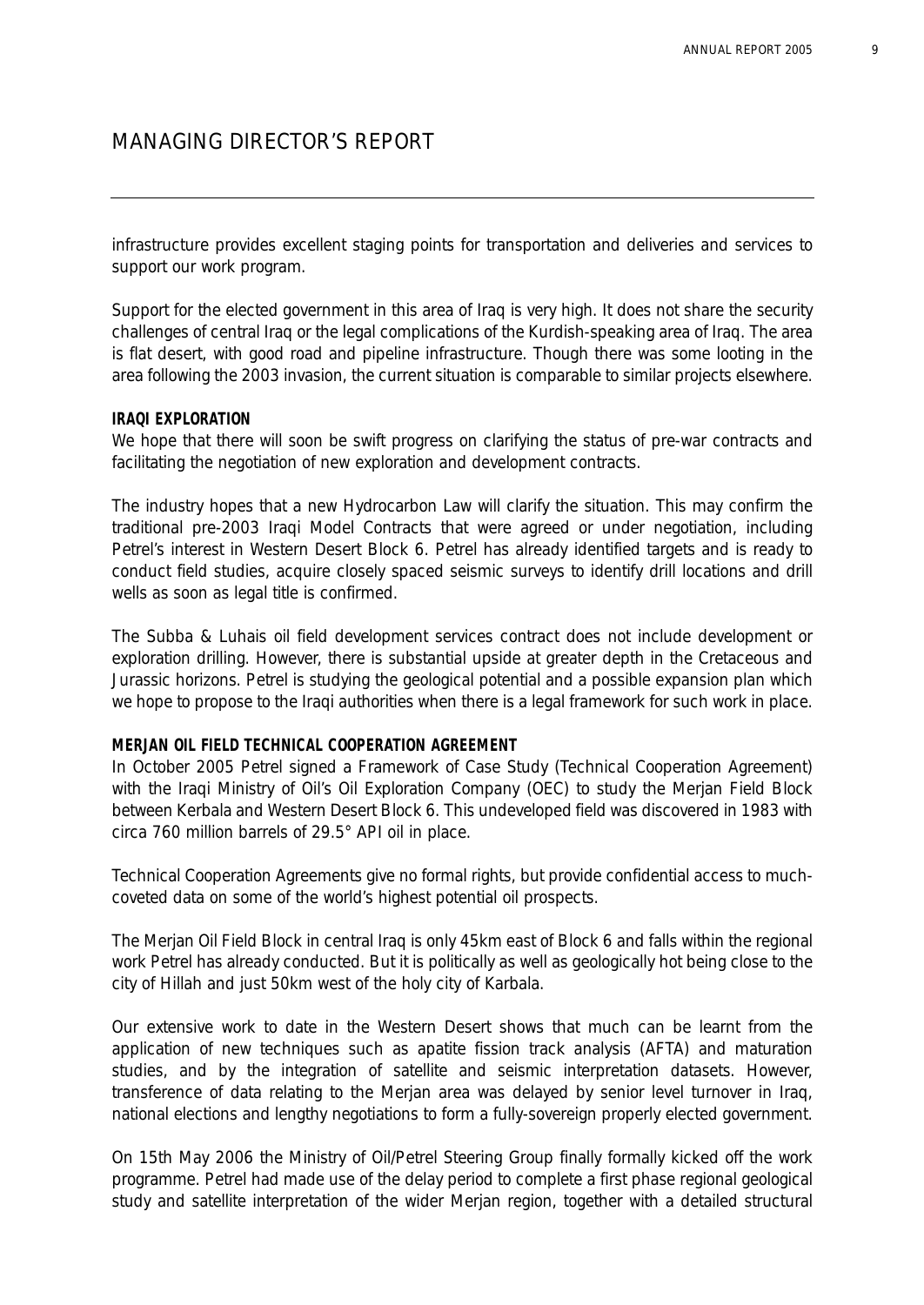

*Image 5 – Merjan Landscape*

analysis of the actual Merjan Block. The work to be carried out during the remainder of the Framework of Case study will be under the guidance of the Technical Committee comprising Petrel and Iraqi Ministry of Oil (OEC) personnel. Petrel will reprocess and reinterpret seismic data at the offices of Petrel's contractor, GSC, in Amman, and integrate the results with the completed regional geological and satellite studies. Of particular interest is the potential seen in the regional work for a structural trend extending to the southeast and incorporating the Kifl area. Detailed study of well logs and flow data, together with maturation and AFTA analysis of available well samples, will form part of the final report to the OEC on the potential and extent of the Merjan Field.

## **TECHNICAL AND FINANCIAL COOPERATION**

Petrel has been involved in training and transfer of technology with the Ministry of Oil for several years. Technical courses have been run in Ireland and the Middle East. At the Ministry's request, in October 2005 Petrel provided training on possible legal and financial structures for future development of the Iraqi oil industry. The new oil minister has stated that developing a legal basis to attract friendly international investment and technology transfer is a priority of the new administration. During 2006 we expect to host detailed training exercises for senior staff integrating the latest thinking in geophysics and geology while applying international developments to Iraq's specific conditions.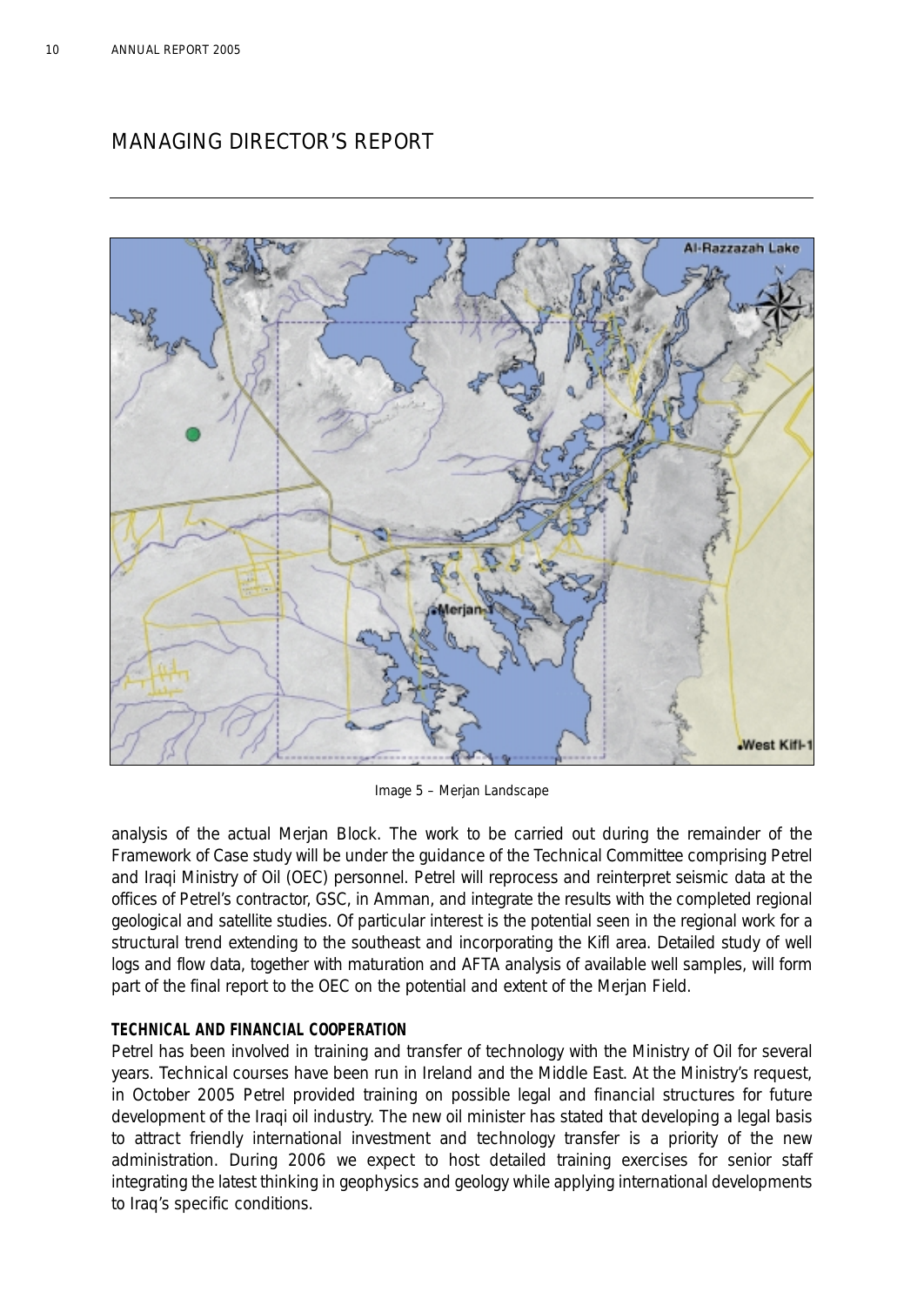### **ELECTED, FULLY-SOVEREIGN GOVERNMENT PLANS TO DEVELOP ITS OIL PATRIMONY WITHOUT FURTHER DELAY**

The Iraqi authorities continue to give encouragement and support. Formation of the fullysovereign, national government following successful elections with a high participation rate opens the way for a new Hydrocarbon Law to provide, we expect, a legal basis for the participation of friendly and committed international companies to the development of Iraq's oil reserves.

Petrel's success came only after we had demonstrated our commitment for the long haul by investing time and money – as well as the willingness to put our investment and lives at risk.

The industry consensus was that such large, high profile contracts would go to large established groups close to the Coalition military. This was not the case. Petrel's model, of working with the legitimate governments on a technical and commercial level and staying free of political entanglements, has been vindicated.

Doing business at the edge brings opportunity as well as risk. We're at the edge in that few companies are really prepared to work on the ground in Iraq today. But we're also at the edge in terms of practical ways to get things done fast. You need to be able to tool up quickly when opportunities long in gestation suddenly mature. We have built up a number of close relationships with key suppliers and partners to rapidly and flexibly implement projects. We're able to handle the shifting priorities of local communities and we're at the edge of new geological thinking about the area.

Healthy scepticism over recent political events and the murky activities of some petroleum service companies shine a harsh light on those working in the sector. We need to be able to convince sceptics that we are part of the solution – rather than part of the problem. Petrel has been working in Iraq since 1999 and has made a decades-long commitment. As such we are not short term service-providers or carpet-baggers expecting a quick buck – we will develop our professional business for the long term.

In the course of such work shareholders should expect there will be sour grapes from disappointed competitors or would-be suppliers, and possibly nefarious antics by short-sellers. In the healthy oversight of sensitive areas, Non Governmental Organisations (NGOs) may have inconsistent or impractical objectives. Some media and pressure groups will misunderstand or misrepresent. Our task and objectives have been complicated by the need to limit public statements as the general security situation in the region deteriorated. Petrel also has to follow the confidentiality requirements of the Ministry of Oil and key suppliers, some of whom are more obvious targets than us. We do not wish to put ourselves or others in jeopardy.

Some tasks are more complex, time-consuming and tricky to achieve visible results than market players realise. It is generally believed that the Madrid conference ring-fenced pre-2003 Iraqi sovereign debt. This is only partly true. Considerable attention to detail is still required to ensure that associated Letters of Credit and financing arrangements are fully watertight. This can lead to delays and extra costs if not fully understood, discussed and negotiated. However, there is always a solution, or a reasonable way to limit cost and downside provided you are open-minded and patient. We have worked within this framework successfully.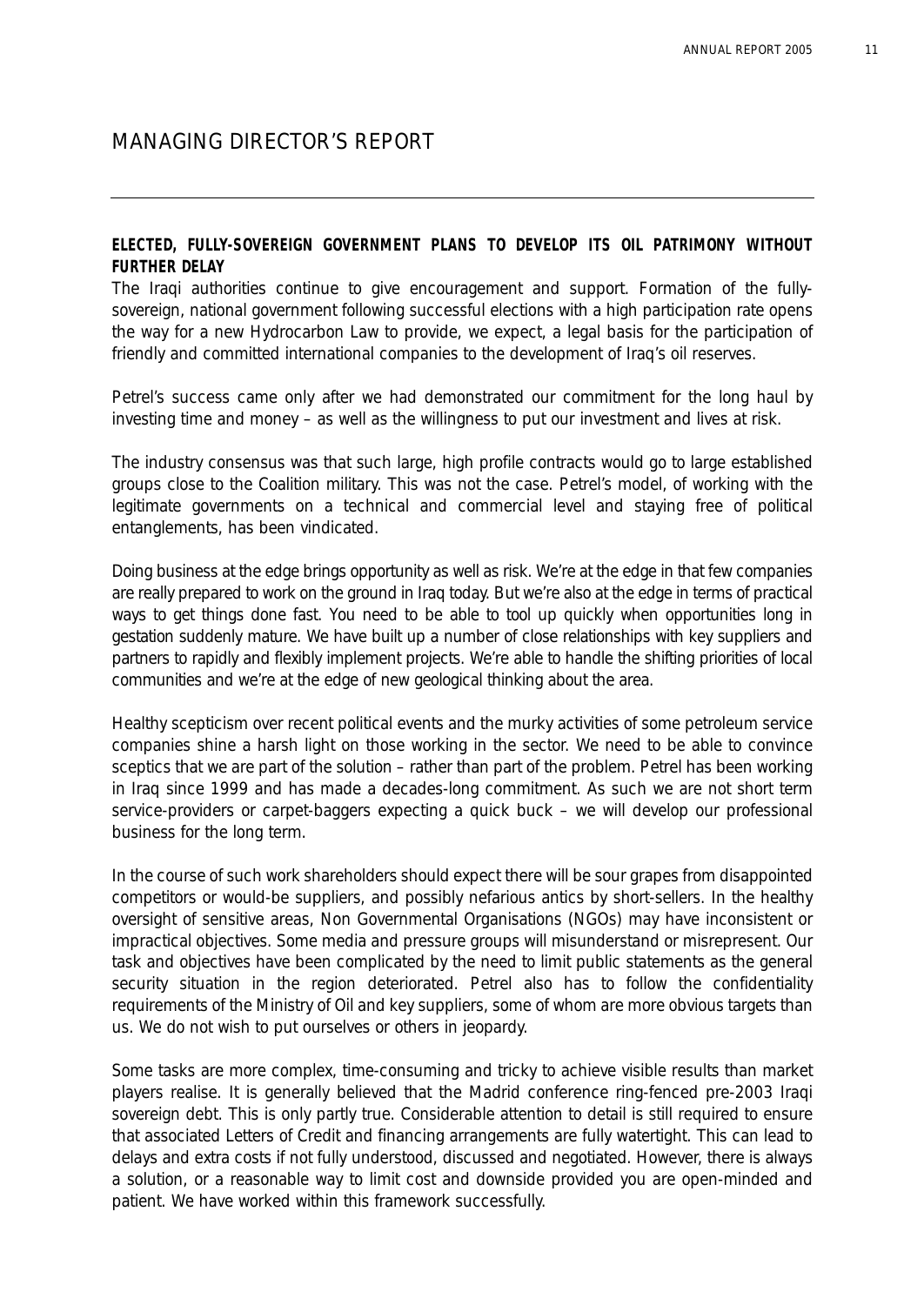

*Image 6 – Map of Petrel's Interests in Iraq*

Many believed that it would be impossible to obtain the Subba & Luhais contract, put up performance bonds and bank guarantees, get paid and complete the work. Yet the contract was signed in December 2005, the necessary bonds and guarantees have been arranged, and an experienced project team assembled and the work started and continues on schedule.

Petrel has received excellent technical and commercial support from some of the world's leading suppliers. There have been no insuperable security problems though the situation on the ground remains fluid and challenging.

There is still strong institutional and partner support for Petrel's business model. Many international players, including refiners, are keen to access Iraqi crude oil without the inconvenience of working there in the current challenging conditions.

The recent formation of a fully-sovereign elected government is a critical step in the removing of foreign military and restoration of legitimacy and security in the interests of all Iraqis, the region and world energy consumers.

Petrel only works with the explicit approval of the Iraqi Ministry of Oil. Some western companies have conducted early stage exploration without Baghdad's support in the Kurdish Autonomous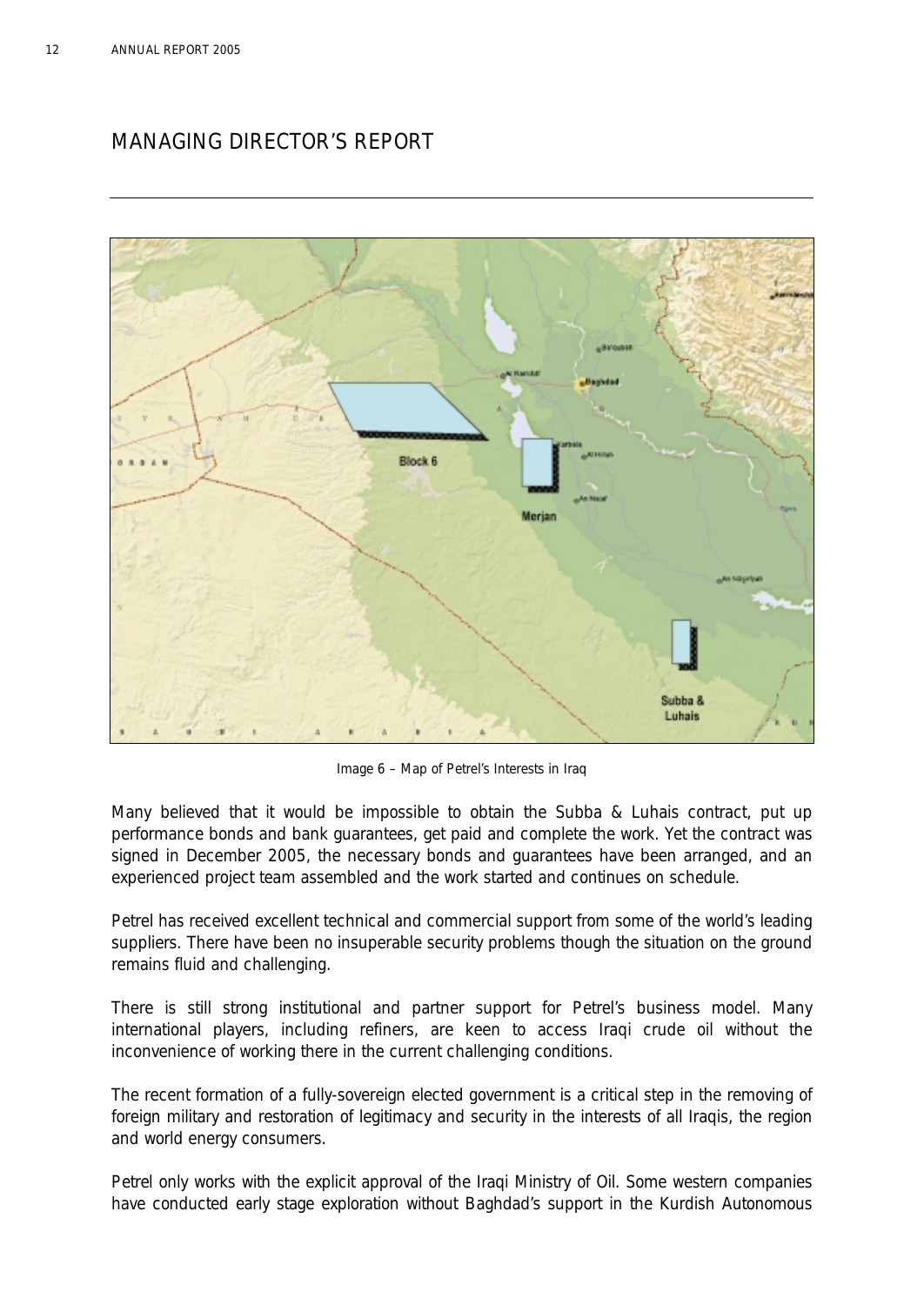Region. We wish them well and have the situation under review but believe that the only legitimate basis for Petrel to proceed is on the basis of approval from both central and regional authorities. We have been working in Iraq since 1999, through five administrations and have made a long-term commitment. We do not wish to jeopardise our reputation and position so painstakingly built-up.

### **EAST SAFAWI BLOCK, JORDAN**

Petrel's work in the Iraqi part of the Arabian Desert opened opportunities in neighbouring countries.

Petrel signed a 6-month Memorandum of Understanding (MOU) with the Jordanian Natural Resources Authority (NRA) in January 2005. This covered an 8,750 sq. km. area, known as the East Safawi Block, in the Jordanian panhandle adjoining the Jordanian National Petroleum Company Risha Block, which contains the producing Risha gas field.

The regional geological studies within Jordan, initiated in 2004 as a joint venture with the NRA, were completed in early 2005 and added greatly to the company's overall geological understanding of the Western Desert region between East Safawi and Block 6, Iraq.

Approximately 5,000 line kms of seismic data were provided by the NRA for interpretation of the East Safawi Block and its surrounds. This data was converted to work station format and 900 km selected for reprocessing and upgrading. Data processing was carried out in the Geophysical Service Center (GSC) facilities in Amman, where Petrel personnel supervised the interpretation process. The results were integrated with Petrel's detailed satellite structural analysis and interpretation, and with the results of source rock maturation studies and apatite fission track analysis (AFTA) of rock chips and core sampled from the four widely-spaced wells drilled previously on the acreage by the NRA. Field studies on the block by Petrel staff in May 2005 aimed to ground truth the results emerging from the geological interpretation. A 4-volume report covering the Regional and East Safawi projects was presented to the NRA in September 2005.

Following detailed discussions with senior NRA personnel Petrel agreed, in December 2005, work programme terms for conversion of the East Safawi MOU to a Production Sharing Agreement (PSA). The main elements of the work programme are to carry out further reprocessing and maturation-AFTA studies, and then to shoot and interpret a new seismic programme within the first three years, prior to drilling.

Unfortunately, parliamentary concerns regarding petroleum matters unrelated to Petrel or East Safawi Block have delayed procedures. During 2005 there was a rigorous debate in the Jordanian Parliament on the Production Sharing Agreement negotiated with another company. Throughout the world, elected representatives are reassessing standard contractual terms. The oil share in particular seemed generous to many Jordanians – though this was partly balanced by more challenging terms to develop gas discovered. That debate now seems close to resolution on equitable terms and Petrel is keen to move to ratify its own PSA.

Accordingly, following meetings with the NRA Director General and the Minister of Energy and Mineral Resources during May 2006, Petrel applied formally for conversion to a PSA under the agreed terms, and this now awaits ratification.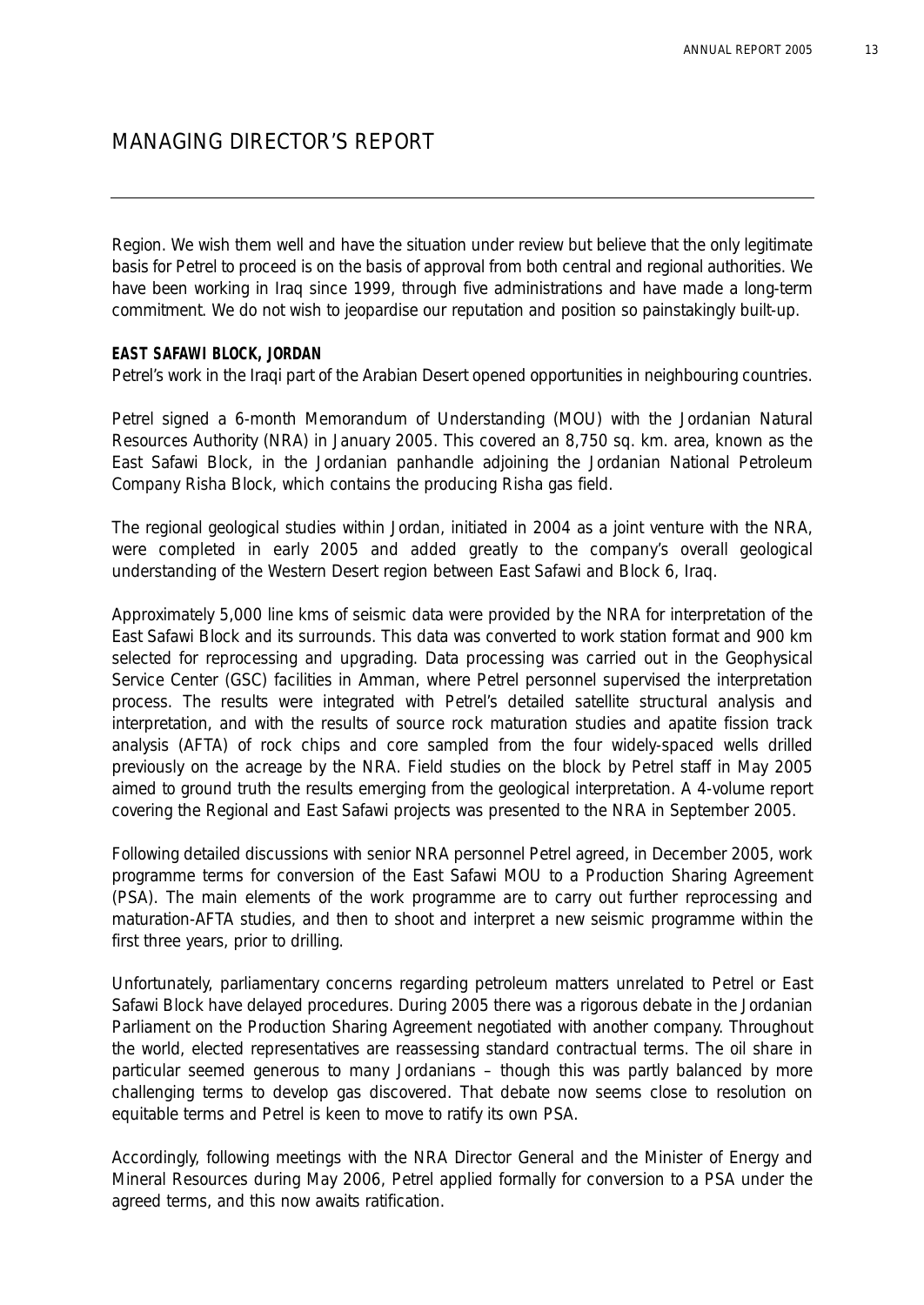Petrel had initially been attracted to the Jordanian sector of the Western Desert by the deep Palaeozoic gas play, exemplified by the producing Risha gas field close to the Jordanian border with Iraq. Geologically this was a natural extension of the regional studies carried out on Block 6 in the Iraq Western Desert. Jordan is short of natural gas and is also an oil importer, for which it now pays market terms. Jordan needs gas, but the national need for domestic oil supplies is even more urgent.

As often occurs with petroleum exploration, the company's focus shifted whilst carrying out the East Safawi MOU. There is exploration potential to discover Palaeozoic gas on the block, but Petrel has identified a higher priority potential oil play in the shallower Mesozoic section and this will be the target of the initial exploration under the PSA. This strategy matches the Jordanian national policy of prioritising oil prospects.

While there were isolated incidents in late 2005, Jordan is a good business location with generally normal security issues. The excellent support provided by the NRA and the general stable and encouraging work environment make Jordan and attractive country in which to operate.

### **FINANCE**

The small loss, circa €481k, is within projections and mainly due to investment in training and technical cooperation with the Iraqi Ministry of Oil. It does not include any revenue in connection with the Subba & Luhais contract, which was signed in December 2005 and the advance sum received in April 2006.

We continue to be supported by a range of institutions and are considering a dual listing in the Middle East when market circumstances are appropriate.

## **IRAQ IS NOT FOR THE SHORT-TERMIST OR EASILY INTIMIDATED**

Petrel's commitment to Iraq, through sanctions, wars and turbulence, surprises many. There are challenges but they are balanced by lower geological risk. A new generation of engineering, legal and financial structures and tools are required to harness this opportunity.

Media fixation with accounting profits misunderstands what exploration and development companies are about and what we are building in Iraq. No one should get involved with Iraq or anywhere else in the region – for a quick buck. This is a decade long commitment.

But Iraq has the oil – particularly the conventional oil – that consumers crave. It is unexplored and has excellent prospects both at greater depth in existing field and in frontier areas like the upper Euphrates and western desert. Only 2,300 wells, including a very limited number of deep wells, have been drilled. Security risks, like potential, are high but geological risks are low compared to exploration prospects elsewhere.

Oil majors will not effectively operate in Iraq for years to come. They will conduct desk studies and training courses from western capitals but they will not conduct meaningful work to boost production. They are interested but not fully engaged. Salary men will not risk their lives. Boards fear litigation and adverse publicity. They prefer office politics to working out pragmatic solutions in challenging areas.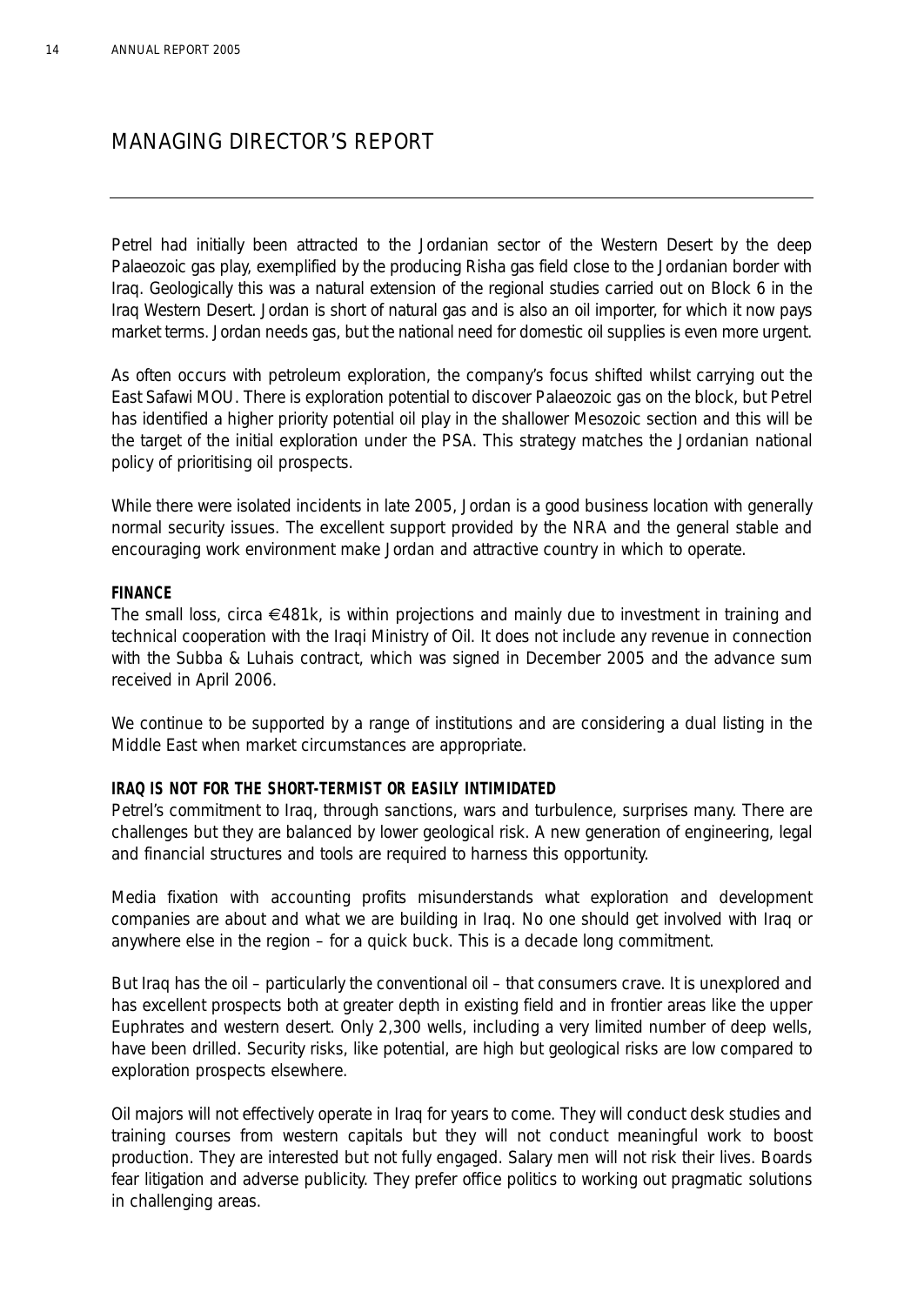So the Ministry must work with people who will work with it – under prevailing circumstances. There are always players but they are not numerous.

Between the elections in January 2005 and appointment of the oil minister in May 2005, only modest progress was made. Progress was also slow in the period between the December 2005 elections and formation of a permanent government in May 2006. But now decisions are being taken and progress made. Iraq faces the challenges but also similar opportunities of postwar Germany and Japan.

The Subba & Luhais contract confirms that Petrel is a player who can perform in current circumstances.

Petrel will aggressively expand and deepen its exploration and development activities in Iraq as quickly as possible.

David Horgan *Managing Director* Petrel Resources plc

22 June 2006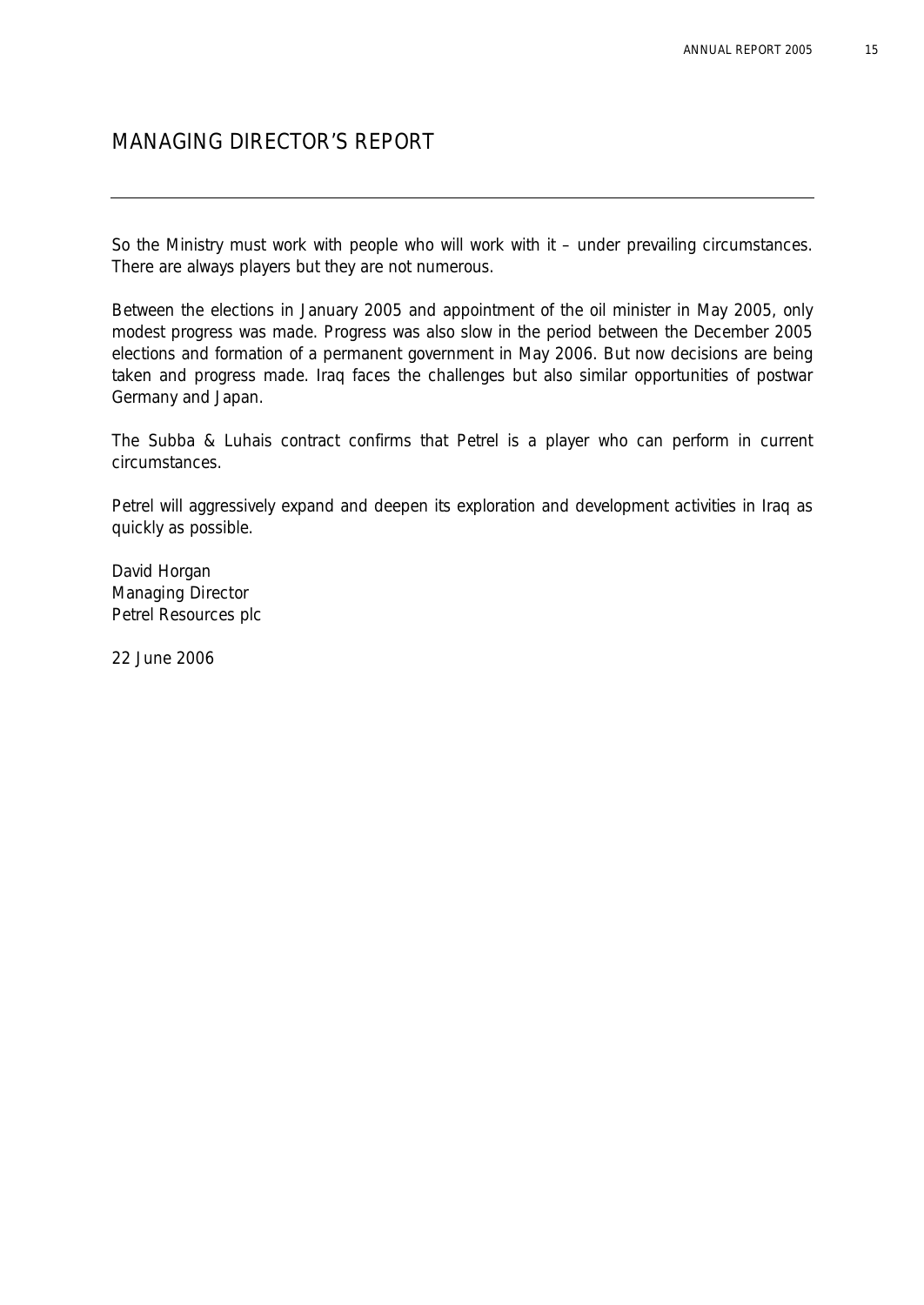# REPORT OF THE DIRECTORS

The directors present their annual report and the audited financial statements for the year ended 31 December 2005.

### **REVIEW OF ACTIVITIES AND FUTURE DEVELOPMENTS**

The company is engaged in oil and gas exploration.

Further details of the group's activities and future developments are given in the chairman's statement.

### **RESULTS FOR THE YEAR**

The consolidated loss for the year after taxation was €481,535 (2004 : loss after taxation €350,295).

The directors do not recommend that a dividend be declared for the year ended 31 December 2005 (2004: €Nil).

### **PERFORMANCE REVIEW**

The performance review is set out in the Chairman's Statement and Managing Director's Report.

### **RISKS AND UNCERTAINTIES**

The risks and uncertainties facing the group including political and security uncertainties are outlined in the Managing Director's Report.

### **BOOKS OF ACCOUNT**

To ensure that proper books and accounting records are kept in accordance with Section 202 of the Companies Act, 1990, the directors have employed appropriately qualified accounting personnel and have maintained appropriate computerised accounting systems. The books of account are located at the company's office at 162 Clontarf Road, Dublin 3.

### **DIRECTORS**

The current directors are set out on the inside back cover.

There were no changes in directors or secretary during the year.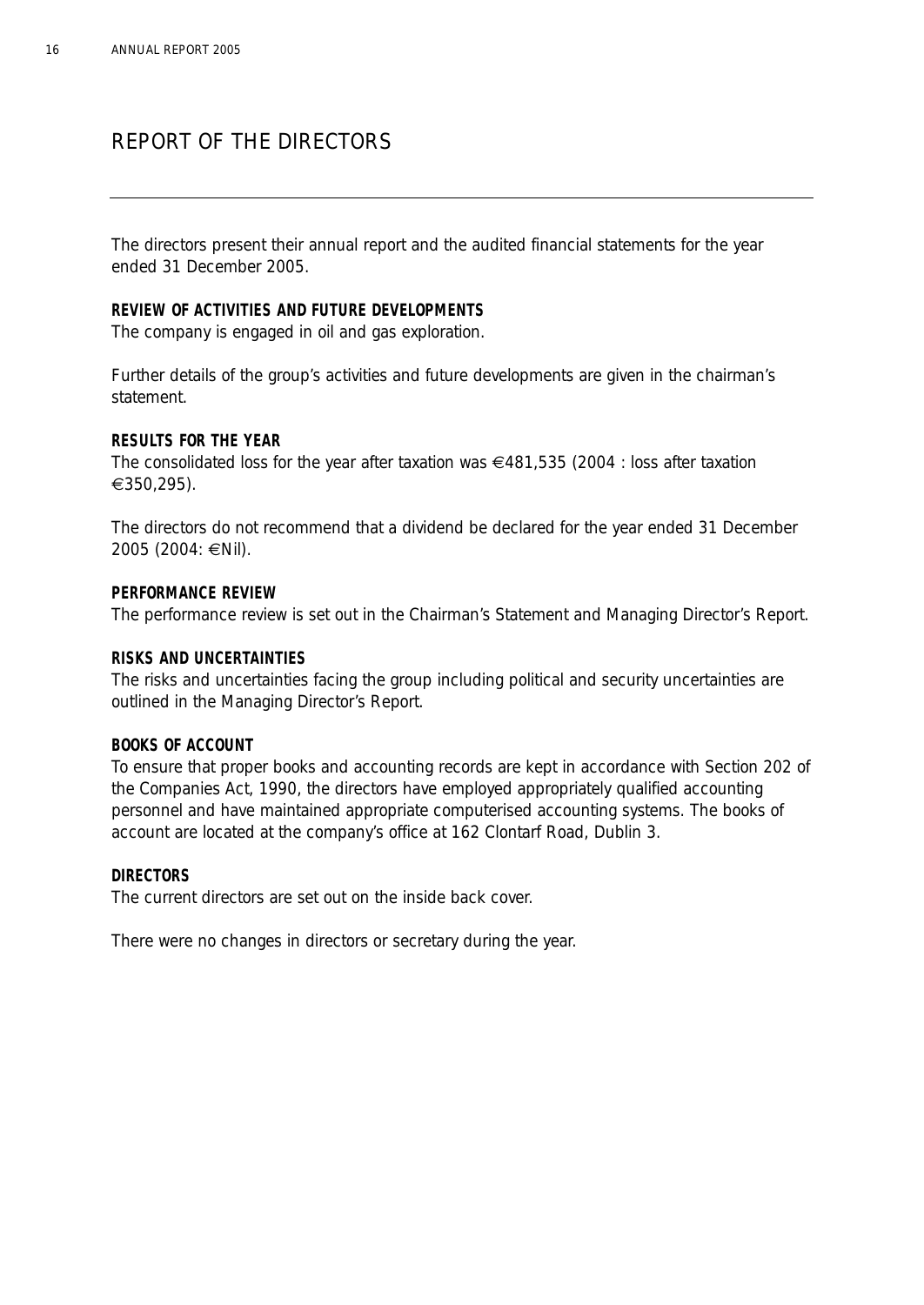# REPORT OF THE DIRECTORS

### **DIRECTORS' AND SECRETARY'S INTERESTS IN SHARES**

The directors and secretary at 31 December 2005 held the following beneficial interest in the shares of the company:

|                     | 1/04/2006 | 1/04/2006 | 31/12/2005 31/12/2005 |           | 1/01/2005 | 1/01/2005      |
|---------------------|-----------|-----------|-----------------------|-----------|-----------|----------------|
|                     | Ordinary  | Options - | Ordinary              | Options - | Ordinary  | <b>Options</b> |
|                     | Shares of | Ordinary  | Shares of             | Ordinary  | Shares of | Ordinary       |
|                     | €0.0125   | Shares of | €0.0125               | Shares of | €0.0125   | Shares of      |
|                     |           | €0.0125   |                       | €0.0125   |           | €0.0125        |
|                     | 000'      | '000      | '000                  | 000'      | '000      | '000           |
| J. Teeling          | 3,615     | 1,900     | 3,615                 | 1,900     | 3,615     | 1,800)         |
| D. Horgan           | 2,715     | 1,650     | 2,715                 | 1,650     | 2,715     | 1,500          |
| G. Delbes           | 240       |           | 140                   | 100       | 140       | 100            |
| J. Finn (Secretary) | 1,015     | 870       | 1,015                 | 870       | 1,015     | 770            |
| S. Borghi           | 155       | 250       | 55                    | 310       |           | 60             |

During the year, share options were issued to the directors and secretary as follows:

|                     |           | <b>Share</b>   |           | <b>Share</b>     |
|---------------------|-----------|----------------|-----------|------------------|
|                     |           | <b>Options</b> | Exercise  | <b>Options</b>   |
|                     | Date      | <b>Issued</b>  | Price     | <b>Exercised</b> |
| J. Teeling          | 4/3/2005  | 100,000        | StqE0.43  |                  |
| D. Horgan           | 4/3/2005  | 150,000        | Stg£0.43  | $\sim$           |
| J. Finn (secretary) | 4/3/2005  | 100,000        | Stg£0.43  |                  |
| S. Borghi           | 27/7/2005 | 250,000        | Stg£0.335 | $\sim$           |

On 9 February 2006, Mr Guy Delbes exercised options over 100,000 shares at Stg£0.025 each. On 6 March 2006 Stefano Borghi exercised options over 60,000 shares at Stg£0.05 each.

### **SUBSTANTIAL SHAREHOLDINGS**

The share register records that, in addition to the directors, the following shareholders held 3% or more of the issued share capital as at 31 May 2006:

| <b>Number of Ordinary Shares</b> | %     |
|----------------------------------|-------|
| 4,058,000                        | 6.01% |
| 3,388,725                        | 5.02% |
| 3,340,000                        | 4.95% |
| 2,317,682                        | 3.44% |
| 2,912,986                        | 4.32% |
| 2,042,960                        | 3.03% |
| 2,865,016                        | 4.25% |
| 2,228,739                        | 3.3%  |
|                                  |       |

## **POST BALANCE SHEET EVENTS**

Post Balance Sheet Events are discussed in Note 19 to the financial statements.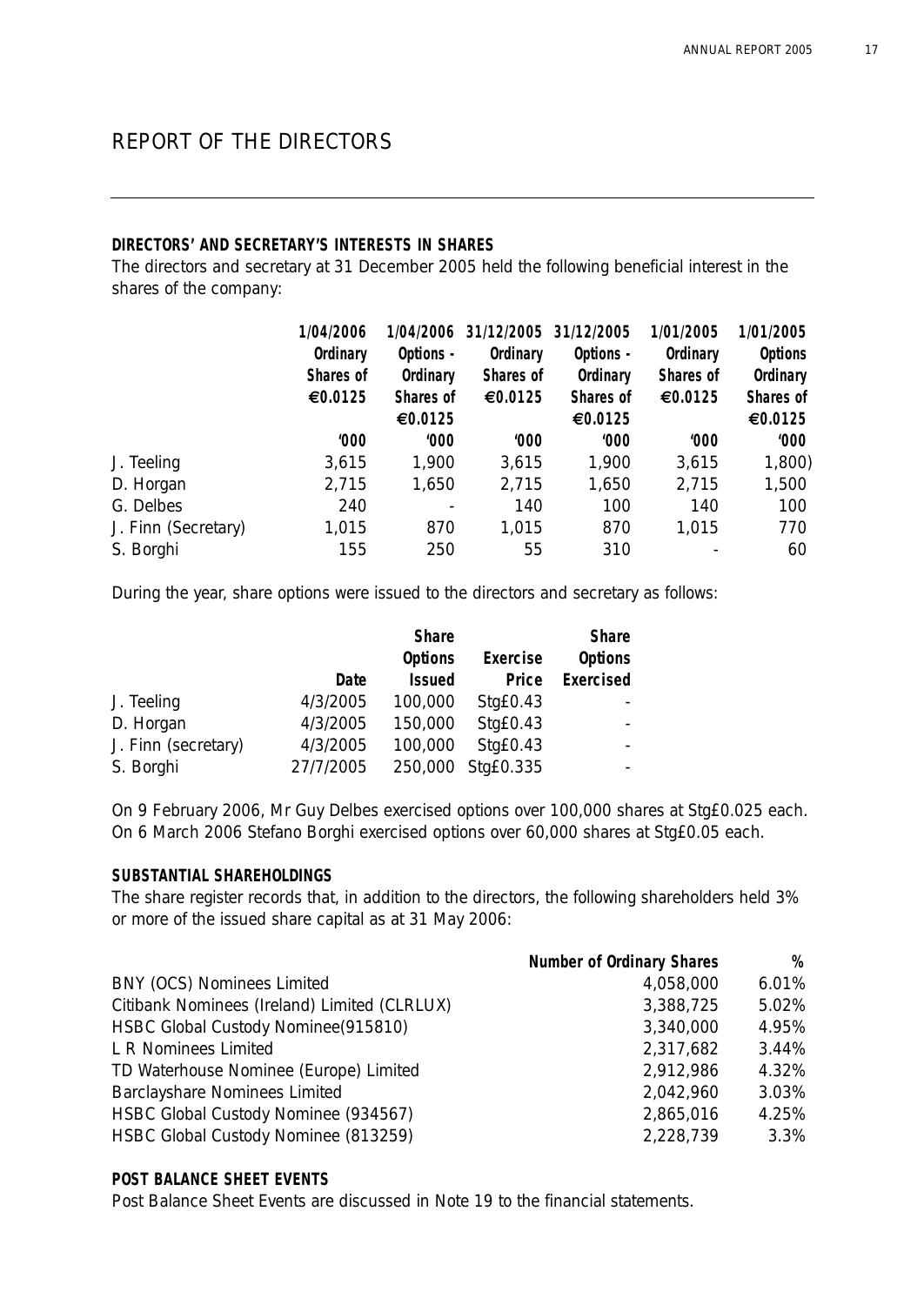# REPORT OF THE DIRECTORS

### **GOING CONCERN**

The directors, having made the necessary enquiries, have a reasonable expectation that the Group has adequate resources to continue in operational existence for the foreseeable future. The directors therefore propose the continued preparation of the financial statements on a going concern basis.

### **SUBSIDIARIES**

Details of the company's subsidiaries are set out in Note 6 to the financial statements.

### **AUDITORS**

Deloitte & Touche, Chartered Accountants, will continue in office as auditors in accordance with Section 160(2) of the Companies Act 1963.

Signed on behalf of the Board :

John Teeling **DIRECTORS** David Horgan

22 June 2006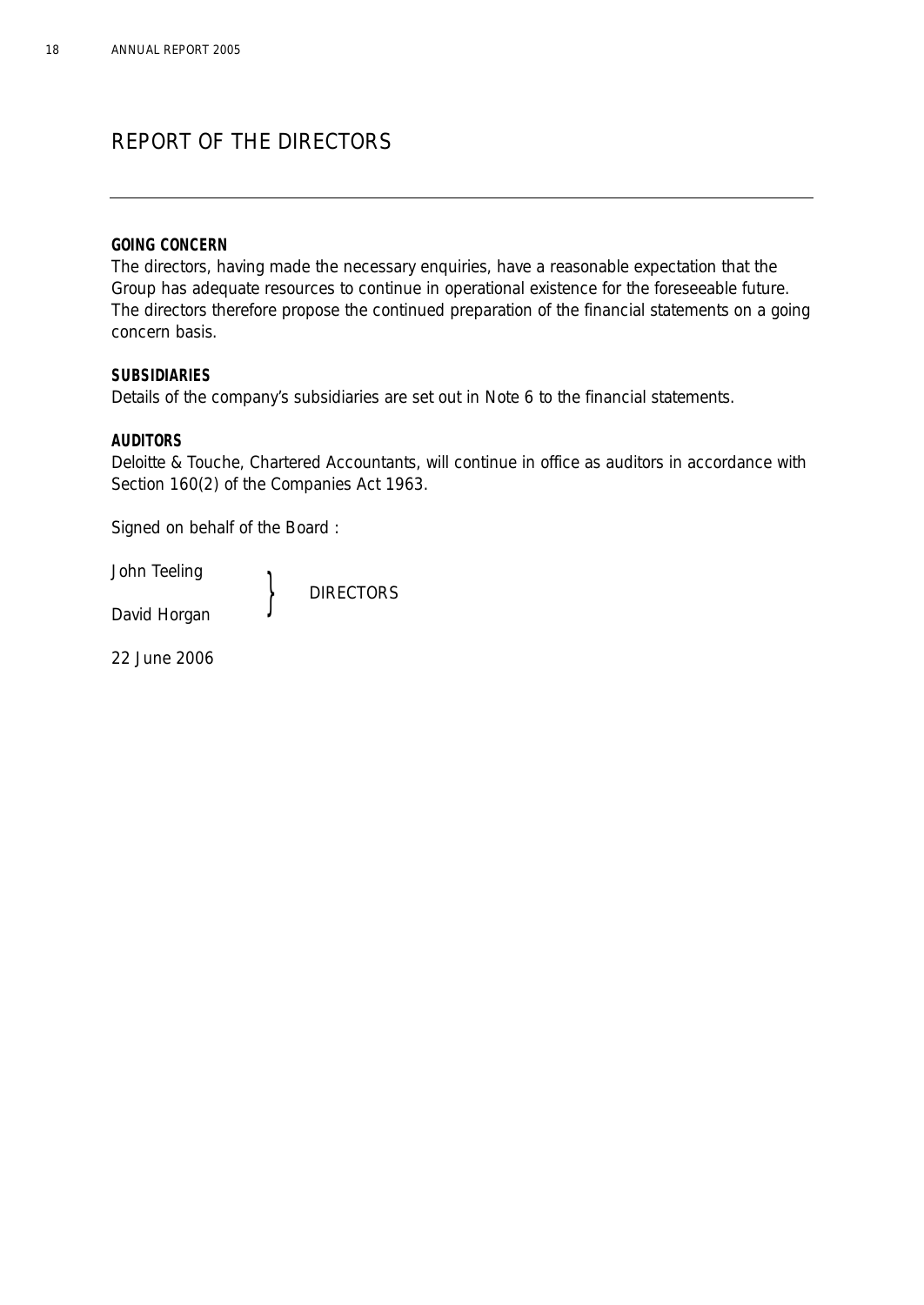# STATEMENT OF DIRECTORS' RESPONSIBILITIES

Irish company law requires the directors to prepare financial statements for each financial year which give a true and fair view of the state of affairs of the company and the group and of the profit or loss of the group for that period. In preparing those financial statements, the directors are required to:

- select suitable accounting policies for the group and the parent company financial statements and then apply them consistently;
- make judgements and estimates that are reasonable and prudent;
- prepare the financial statements on the going concern basis unless it is inappropriate to presume that the company will continue in business.

The directors are responsible for keeping proper books of account which disclose with reasonable accuracy at any time the financial position of the company and to enable them to ensure that the financial statements are prepared in accordance with accounting standards generally accepted in Ireland and comply with Irish statute comprising the Companies Acts, 1963 to 2005 and the European Communities (Companies : Group Accounts) Regulations 1992. They are also responsible for safeguarding the assets of the company and hence for taking reasonable steps for the prevention and detection of fraud and other irregularities.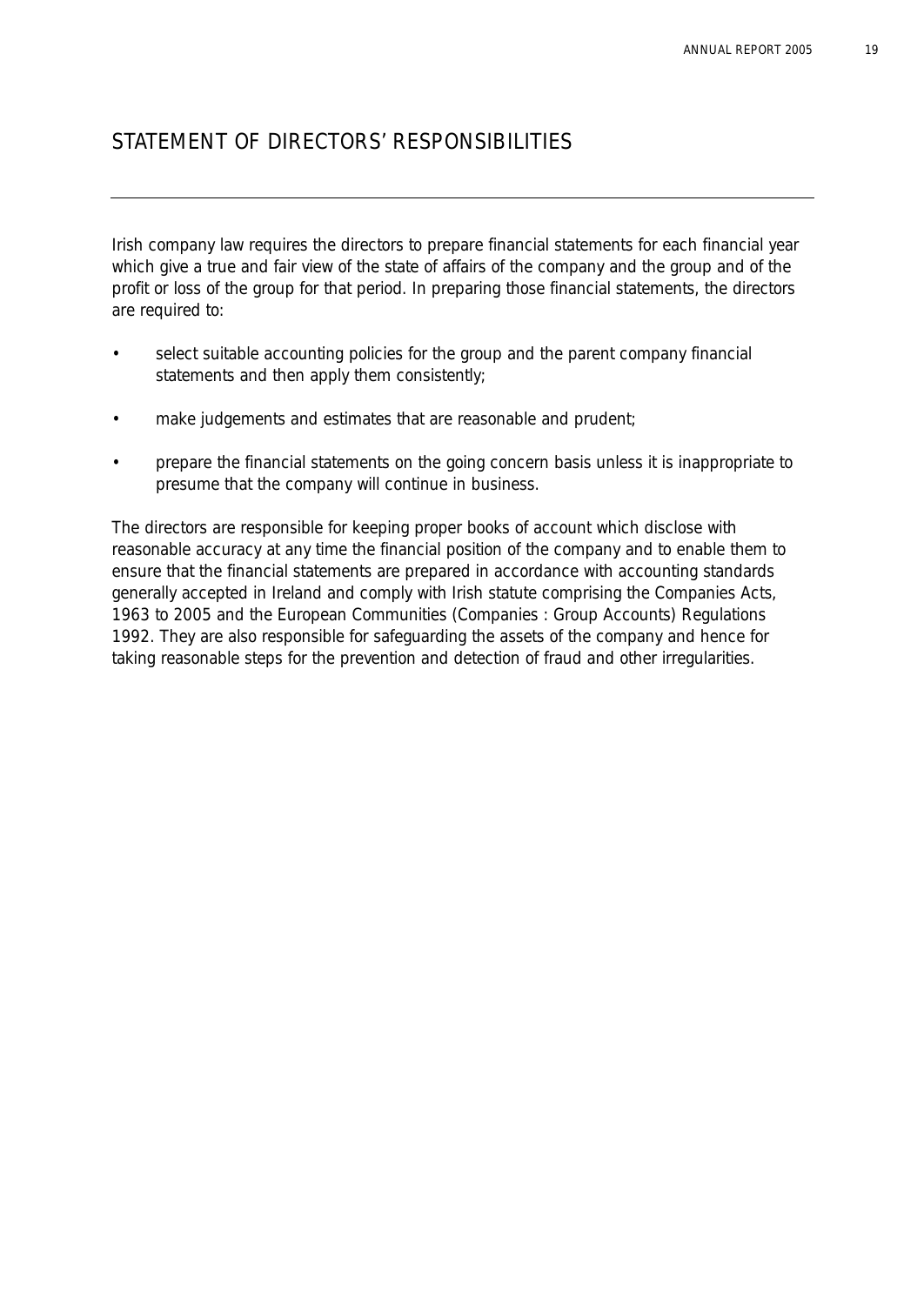# INDEPENDENT AUDITORS' REPORT TO THE MEMBERS OF PETREL RESOURCES PLC

We have audited the financial statements of Petrel Resources Plc for the year ended 31 December 2005 which comprise the Statement of Accounting Policies, the Consolidated Profit and Loss Account, the Consolidated Balance Sheet, the Company Balance Sheet, the Consolidated Cash Flow Statement, and the related notes 1 to 19. These financial statements have been prepared under the accounting policies set out in the Statement of Accounting Policies.

This report is made solely to the company's members, as a body, in accordance with Section 193 of the Companies Act, 1990. Our audit work has been undertaken so that we might state to the company's members those matters we are required to state to them in an auditors' report and for no other purpose. To the fullest extent permitted by law, we do not accept or assume responsibility to anyone other than the company and the company's members as a body, for our audit work, for this report, or for the opinions we have formed.

### **RESPECTIVE RESPONSIBILITIES OF DIRECTORS AND AUDITORS**

The directors are responsible for preparing the financial statements, as set out in the Statement of Directors' Responsibilities, in accordance with applicable law and accounting standards issued by the Accounting Standards Board and published by the Institute of Chartered Accountants in Ireland (Generally Accepted Accounting Practice in Ireland).

Our responsibility, as independent auditors, is to audit the financial statements in accordance with relevant legal and regulatory requirements and International Standards on Auditing (UK and Ireland).

We report to you our opinion as to whether the financial statements give a true and fair view, in accordance with Generally Accepted Accounting Practice in Ireland, and are properly prepared in accordance with Irish statute comprising the Companies Acts, 1963 to 2005, and the European Communities (Companies: Group Accounts) Regulations, 1992. We also report to you whether in our opinion: proper books of account have been kept by the company; whether, at the balance sheet date, there exists a financial situation requiring the convening of an extraordinary general meeting of the company; and whether the information given in the Report of the Directors is consistent with the financial statements. In addition, we state whether we have obtained all the information and explanations necessary for the purposes of our audit and whether the company's balance sheet is in agreement with the books of account.

We also report to you if, in our opinion, any information specified by law regarding directors' remuneration and directors' transactions is not disclosed and, where practicable, include such information in our report.

We read the Chairman's Statement, the Managing Director's Report and the Report of the Directors and consider the implications for our report if we become aware of any apparent misstatement within them. Our responsibilities do not extend to other information.

### **BASIS OF AUDIT OPINION**

We conducted our audit in accordance with International Standards on Auditing (UK and Ireland) issued by the Auditing Practices Board. An audit includes examination, on a test basis,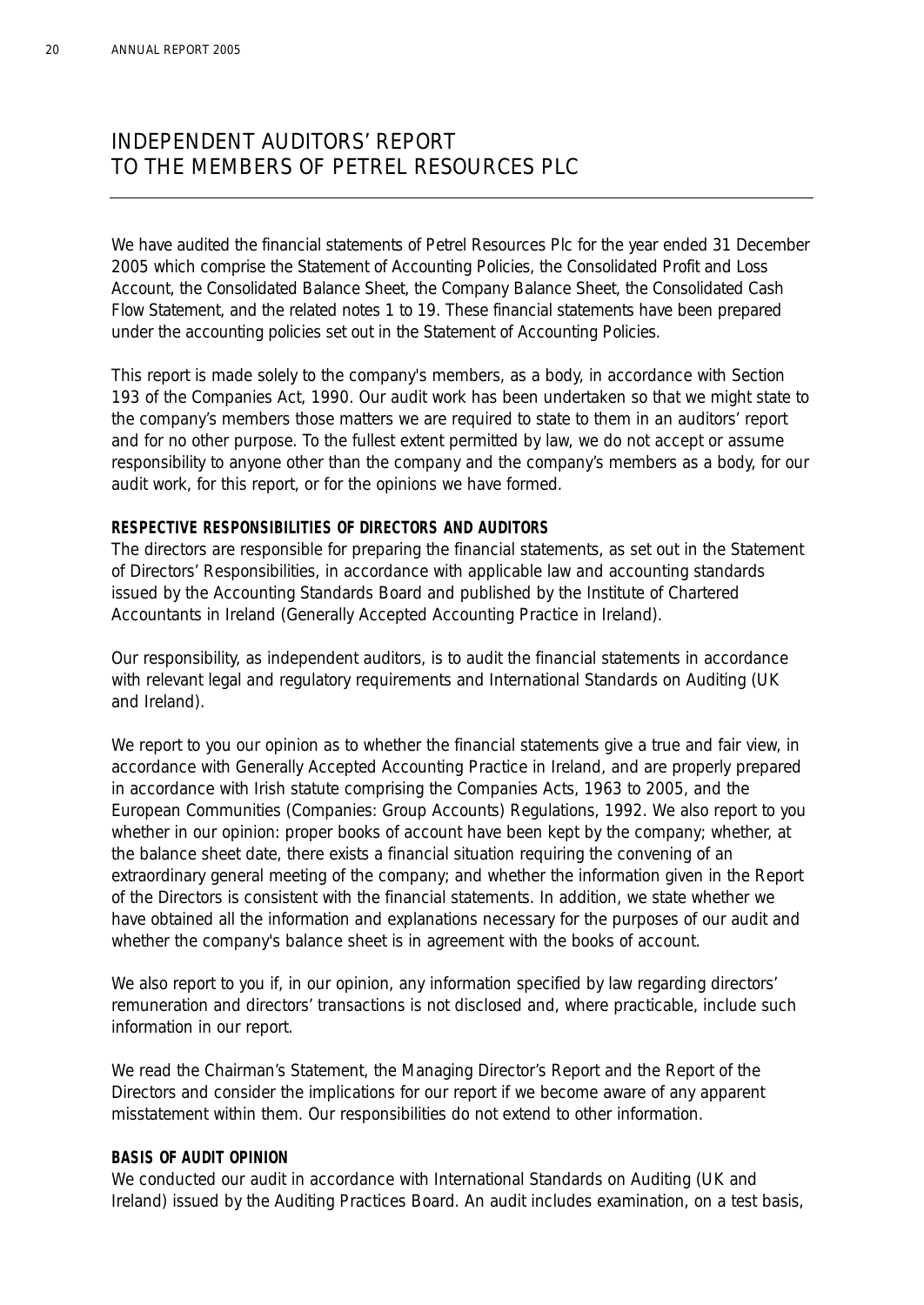# INDEPENDENT AUDITORS' REPORT TO THE MEMBERS OF PETREL RESOURCES PLC

of evidence relevant to the amounts and disclosures in the financial statements. It also includes an assessment of the significant estimates and judgements made by the directors in the preparation of the financial statements and of whether the accounting policies are appropriate to the group's circumstances, consistently applied and adequately disclosed.

We planned and performed our audit so as to obtain all the information and explanations which we considered necessary in order to provide us with sufficient evidence to give reasonable assurance that the financial statements are free from material misstatement, whether caused by fraud or other irregularity or error. In forming our opinion we evaluated the overall adequacy of the presentation of information in the financial statements.

### **FUNDAMENTAL UNCERTAINTY**

In forming our opinion we have considered the adequacy of the disclosures made in the financial statements concerning the valuation of intangible fixed assets. The realisation of the intangible fixed assets of €4,919,367 (2004: €2,218,409) included in the consolidated balance sheet and of the intangible and financial assets of €4,333,799 (2004: €2,229,646) included in the company balance sheet is dependent on the successful development of economic reserves including the ability to raise sufficient finance to develop the projects. We draw attention to further details given in Note 5. Our opinion is not qualified in this respect.

### **OPINION**

In our opinion the financial statements:

- give a true and fair view, in accordance with Generally Accepted Accounting Practice in Ireland, of the state of the affairs of the company and the group as at 31 December 2005 and of the loss of the group for the year then ended; and
- have been properly prepared in accordance with the Companies Acts, 1963 to 2005 and the European Communities (Companies: Group Accounts) Regulations, 1992.

We have obtained all the information and explanations we considered necessary for the purpose of our audit. In our opinion proper books of account have been kept by the company. The company's balance sheet is in agreement with the books of account.

In our opinion the information given in the Report of the Directors is consistent with the financial statements.

The net assets of the company, as stated in the company balance sheet are more than half the amount of its called-up share capital and, in our opinion, on that basis there did not exist at 31 December 2005 a financial situation which, under Section 40(1) of the Companies (Amendment) Act, 1983, would require the convening of an extraordinary general meeting of the company.

Deloitte & Touche Chartered Accountants and Registered Auditors Deloitte & Touche House Earlsfort Terrace Dublin 2 22 June 2006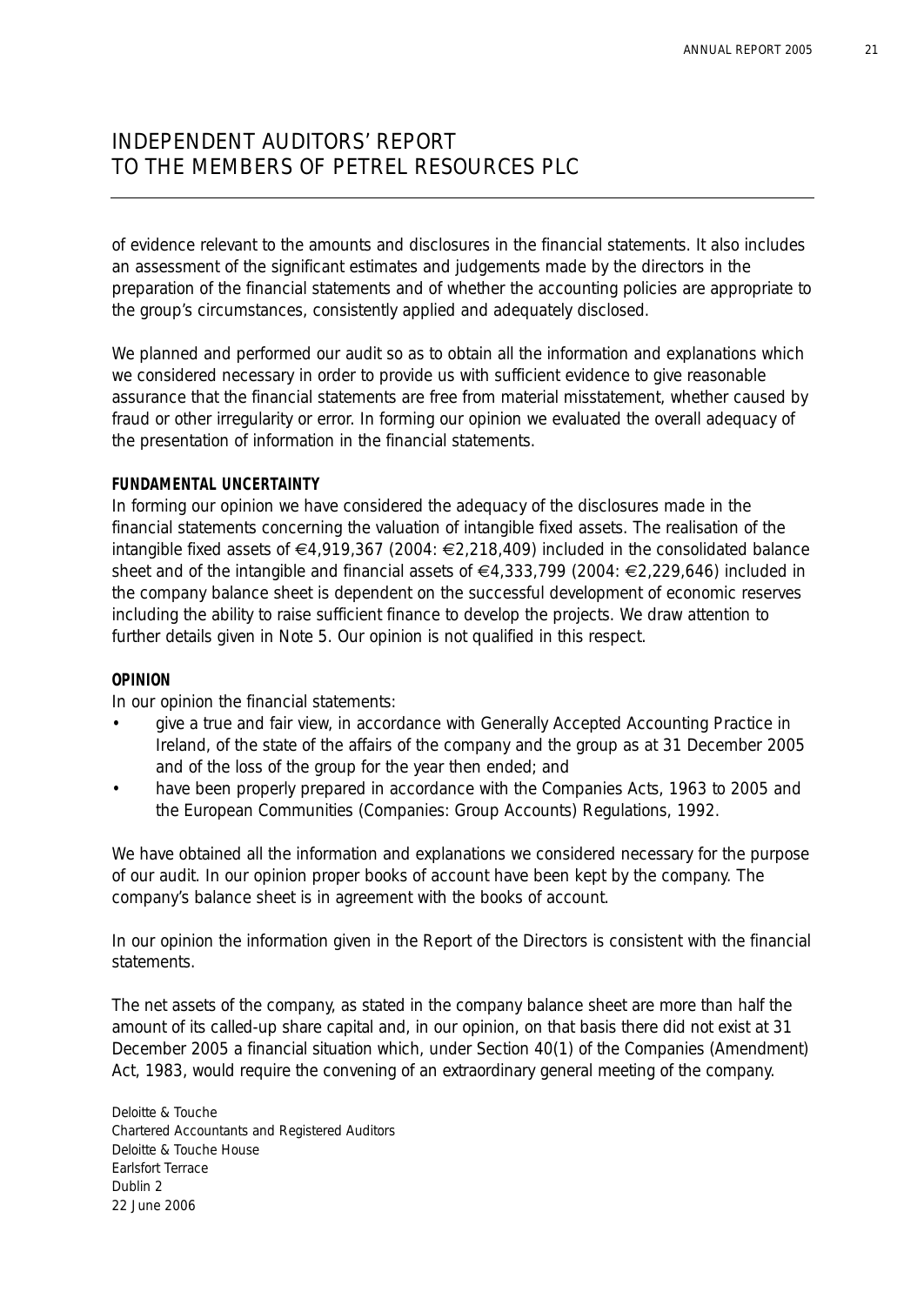# STATEMENT OF ACCOUNTING POLICIES

The significant accounting policies adopted by the company are as follows:

## **BASIS OF PREPARATION**

The financial statements are prepared in accordance with the historical cost convention, the relevant Statements of Recognised Practice for the oil and gas industry, other applicable accounting standards generally accepted in Ireland and Irish statute comprising the Companies Acts, 1963 to 2005 and the European Communities (Companies: Group Accounts) Regulations, 1992.

## **CONSOLIDATION POLICY**

The consolidated financial statements include the financial statements of the parent company and its subsidiaries made up to the end of the financial year.

## **DEFERRED DEVELOPMENT EXPENDITURE**

Exploration costs are capitalised until the results of the projects, which are based in geographic areas, are known. Exploration costs include an allocation of administration and salary costs as determined by management. If the project is successful, then the related exploration costs are written off over the life of the estimated oil reserve on a unit of production basis. Where a project is terminated, the related exploration costs are written off immediately.

## **TANGIBLE FIXED ASSETS**

Depreciation is provided to write-off the cost less the estimated residual value of tangible assets by equal instalments over their useful economic lives as follows:

Office Equipment 5 years

## **FOREIGN CURRENCY**

Monetary assets and liabilities denominated in foreign currencies are translated into Euro at the rate of exchange prevailing at the balance sheet date. Transactions in foreign currencies are recorded at the rate of exchange prevailing at the date of the transactions.

## **DEFERRED TAXATION**

Deferred taxation is recognised in respect of all timing differences that have originated but not reversed at the balance sheet date.

Deferred tax assets are only recognised to the extent that they are regarded as recoverable. They are regarded as recoverable to the extent that, on the basis of all available evidence, it can be regarded as more likely than not that there will be suitable taxable profits from which the future reversal of the underlying timing differences can be deducted.

## **SHARE ISSUE EXPENSES**

Expenses arising on the issue of share capital are charged to the share premium account.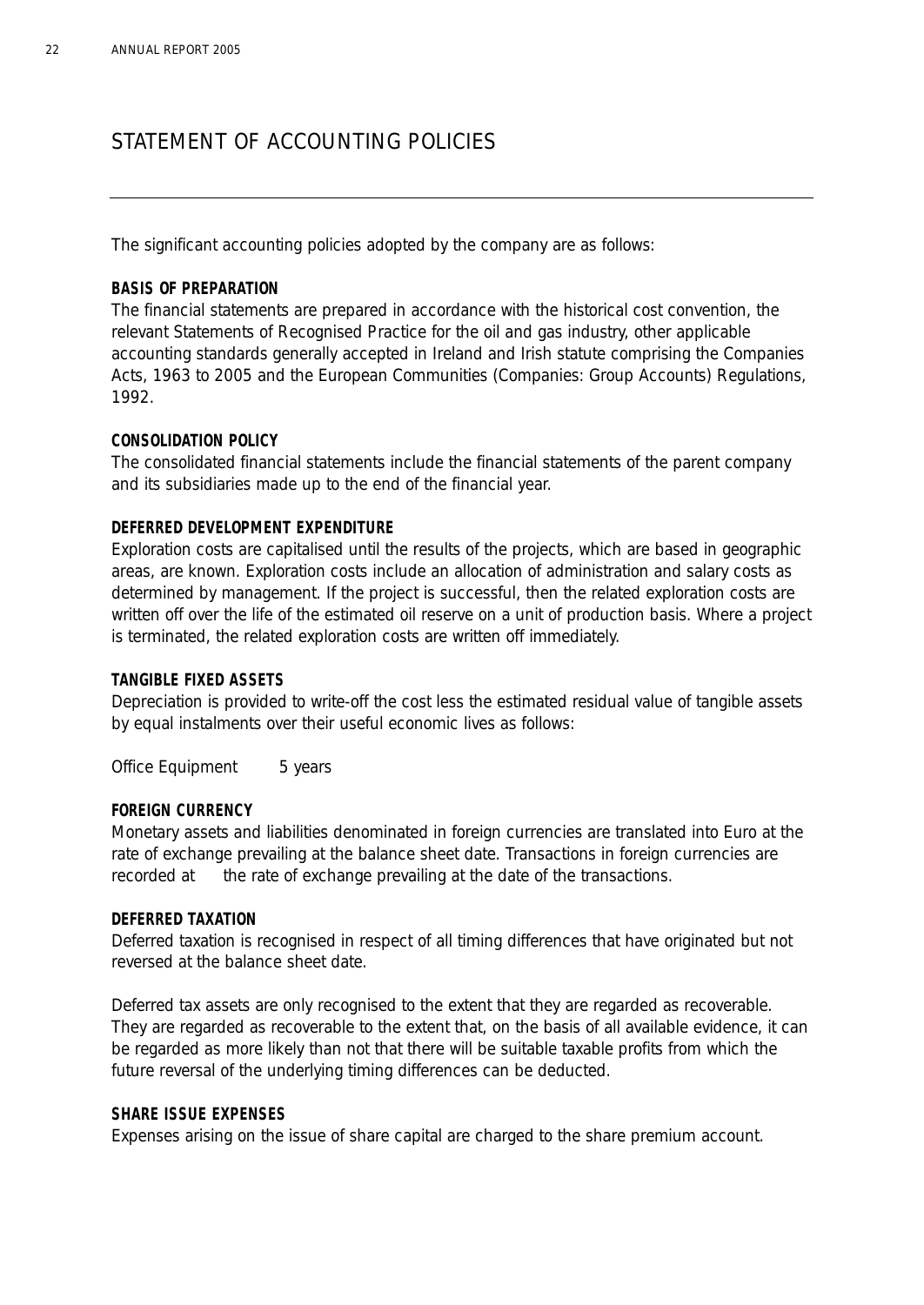# CONSOLIDATED PROFIT AND LOSS ACCOUNT

FOR THE YEAR ENDED 31 DECEMBER 2005

|                                             | <b>Notes</b>   | 2005<br>€  | 2004<br>€  |
|---------------------------------------------|----------------|------------|------------|
| Administrative expenses                     |                | (521, 255) | (358, 916) |
| LOSS ON ORDINARY ACTIVITIES BEFORE INTEREST |                | (521, 255) | (358, 916) |
| Interest receivable and similar income      |                | 39,720     | 8,621      |
| <b>LOSS FOR THE YEAR BEFORE TAXATION</b>    | 1              | (481, 535) | (350, 295) |
| Taxation                                    | $\overline{2}$ |            |            |
| <b>LOSS FOR THE YEAR AFTER TAXATION</b>     | 12             | (481, 535) | (350, 295) |
| Loss per share - basic                      | 3              | (0.77c)    | (0.60c)    |
| Loss per share - fully diluted              | 3              | (0.77c)    | (0.60c)    |

All gains and losses are dealt with through the profit and loss account. Results derive from continuing operations.

The financial statements were approved by the Board of Directors on 22 June 2006 and signed on its behalf by:

John Teeling

David Horgan

**DIRECTORS**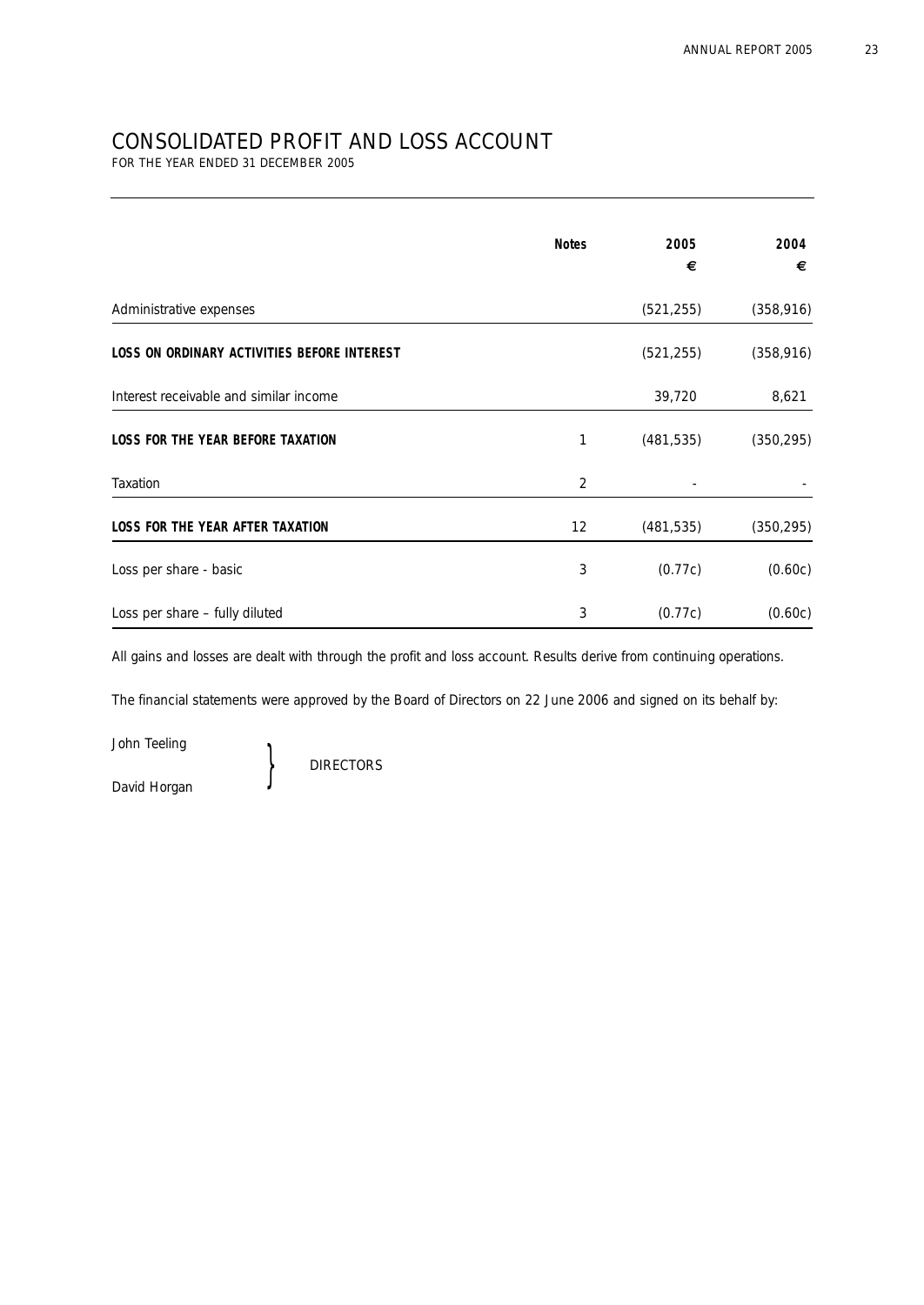## CONSOLIDATED BALANCE SHEET

AS AT 31 DECEMBER 2005

|                                                          | <b>Notes</b> | 2005          | 2004        |
|----------------------------------------------------------|--------------|---------------|-------------|
|                                                          |              | €             | €           |
| <b>FIXED ASSETS</b>                                      |              |               |             |
| Tangible assets                                          | 4            |               | 596         |
| Intangible assets                                        | 5            | 4,919,367     | 2,218,409   |
|                                                          |              | 4,919,367     | 2,219,005   |
| <b>CURRENT ASSETS</b>                                    |              |               |             |
| <b>Debtors</b>                                           | 7            | 37,716        | 142,907     |
| Cash at bank and in hand                                 |              | 3,729,121     | 3,182       |
|                                                          |              | 3,766,837     | 146,089     |
| <b>CREDITORS</b> : (Amounts falling due within one year) | 8            | (1, 718, 353) | (256, 959)  |
| NET CURRENT ASSETS/(LIABILITIES)                         |              | 2,048,484     | (110, 870)  |
| <b>NET ASSETS</b>                                        |              | 6,967,851     | 2,108,135   |
| <b>CAPITAL AND RESERVES</b>                              |              |               |             |
| Called-up share capital                                  | 9            | 828,851       | 746,565     |
| Capital conversion reserve fund                          | 10           | 7,694         | 7,694       |
| Share premium                                            | 11           | 9,063,625     | 3,804,660   |
| Profit and loss account - (deficit)                      | 12           | (2,932,319)   | (2,450,784) |
| <b>EQUITY SHAREHOLDERS' FUNDS</b>                        | 12           | 6,967,851     | 2,108,135   |

The financial statements were approved by the Board of Directors on 22 June 2006 and signed on its behalf by:

John Teeling

**DIRECTORS** 

David Horgan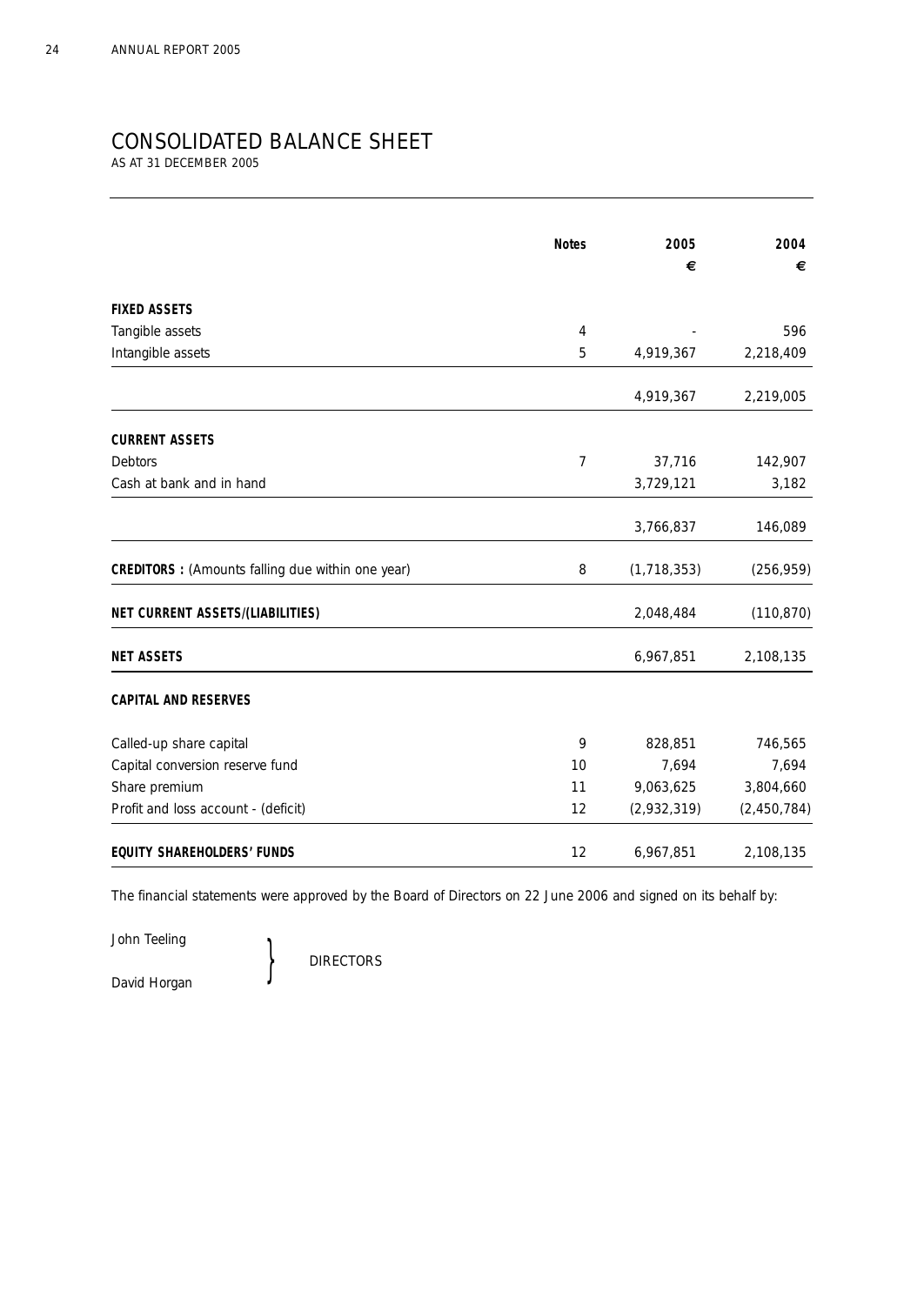# COMPANY BALANCE SHEET

AS AT 31 DECEMBER 2005

|                                                          | <b>Notes</b>   | Company       | Company       |
|----------------------------------------------------------|----------------|---------------|---------------|
|                                                          | 2005<br>€      | 2004<br>€     |               |
|                                                          |                |               |               |
| <b>FIXED ASSETS</b>                                      |                |               |               |
| Tangible assets                                          | 4              |               | 596           |
| Intangible assets                                        | 5              | 4,322,562     | 2,218,409     |
| Financial assets                                         | 6              | 11,237        | 11,237        |
|                                                          |                | 4,333,799     | 2,230,242     |
| <b>CURRENT ASSETS</b>                                    |                |               |               |
| Debtors                                                  | $\overline{7}$ | 37,716        | 142,907       |
| Cash at bank and in hand                                 |                | 3,729,121     | 3,182         |
|                                                          |                | 3,766,837     | 146,089       |
| <b>CREDITORS</b> : (Amounts falling due within one year) | 8              | (1, 132, 785) | (256, 962)    |
| NET CURRENT ASSETS/(LIABILITIES)                         |                | 2,634,052     | (110, 873)    |
| <b>NET ASSETS</b>                                        |                | 6,967,851     | 2,119,369     |
| <b>CAPITAL AND RESERVES</b>                              |                |               |               |
| Called-up share capital                                  | 9              | 828,851       | 746,565       |
| Capital conversion reserve fund                          | 10             | 7,694         | 7,694         |
| Share premium                                            | 11             | 9,063,625     | 3,804,660     |
| Profit and loss account - (deficit)                      |                | (2,932,319)   | (2, 439, 550) |
| <b>EQUITY SHAREHOLDERS' FUNDS</b>                        | 13             | 6,967,851     | 2,119,369     |

The financial statements were approved by the Board of Directors on 22 June 2006 and signed on its behalf by:

John Teeling

David Horgan

**DIRECTORS**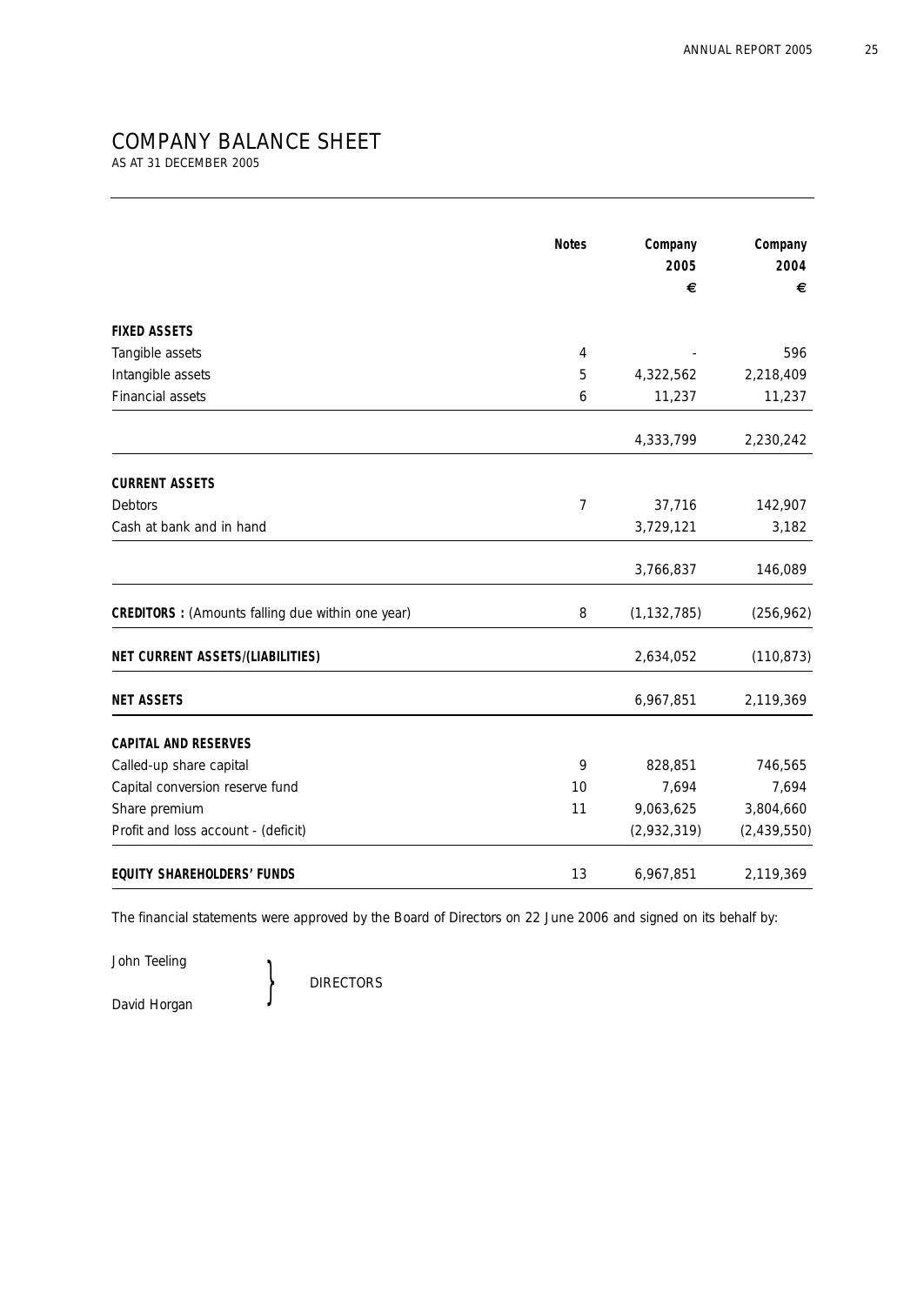# CONSOLIDATED CASH FLOW STATEMENT

FOR THE YEAR ENDED 31 DECEMBER 2005

|                                                                      | <b>Notes</b> | 2005<br>€   | 2004<br>€     |
|----------------------------------------------------------------------|--------------|-------------|---------------|
| NET CASH INFLOW/(OUTFLOW) FROM OPERATING ACTIVITIES                  | 14(a)        | 1,051,421   | (380, 803)    |
| RETURNS ON INVESTMENT AND SERVICING OF FINANCE                       |              |             |               |
| Interest received                                                    |              | 39,720      | 8,621         |
| NET CASH INFLOW FROM RETURNS ON INVESTMENTS AND SERVICING OF FINANCE |              | 39,720      | 8,621         |
| <b>TAXATION</b>                                                      |              |             |               |
| Corporation tax paid                                                 |              |             |               |
| CAPITAL EXPENDITURE AND FINANCIAL INVESTMENT                         |              |             |               |
| Payments to acquire intangible fixed assets                          |              | (2,700,958) | (844, 546)    |
| NET CASH OUTFLOW BEFORE FINANCING                                    |              | (1,609,817) | (1, 216, 728) |
| <b>FINANCING</b>                                                     |              |             |               |
| Issue of ordinary share capital                                      |              | 5,477,382   | 261,086       |
| Share issue expenses                                                 |              | (136, 131)  | (4,979)       |
| <b>NET CASH INFLOW FROM FINANCING</b>                                |              | 5,341,251   | 256,107       |
| INCREASE/(DECREASE) IN CASH                                          | 14(b)        | 3,731,434   | (960, 621)    |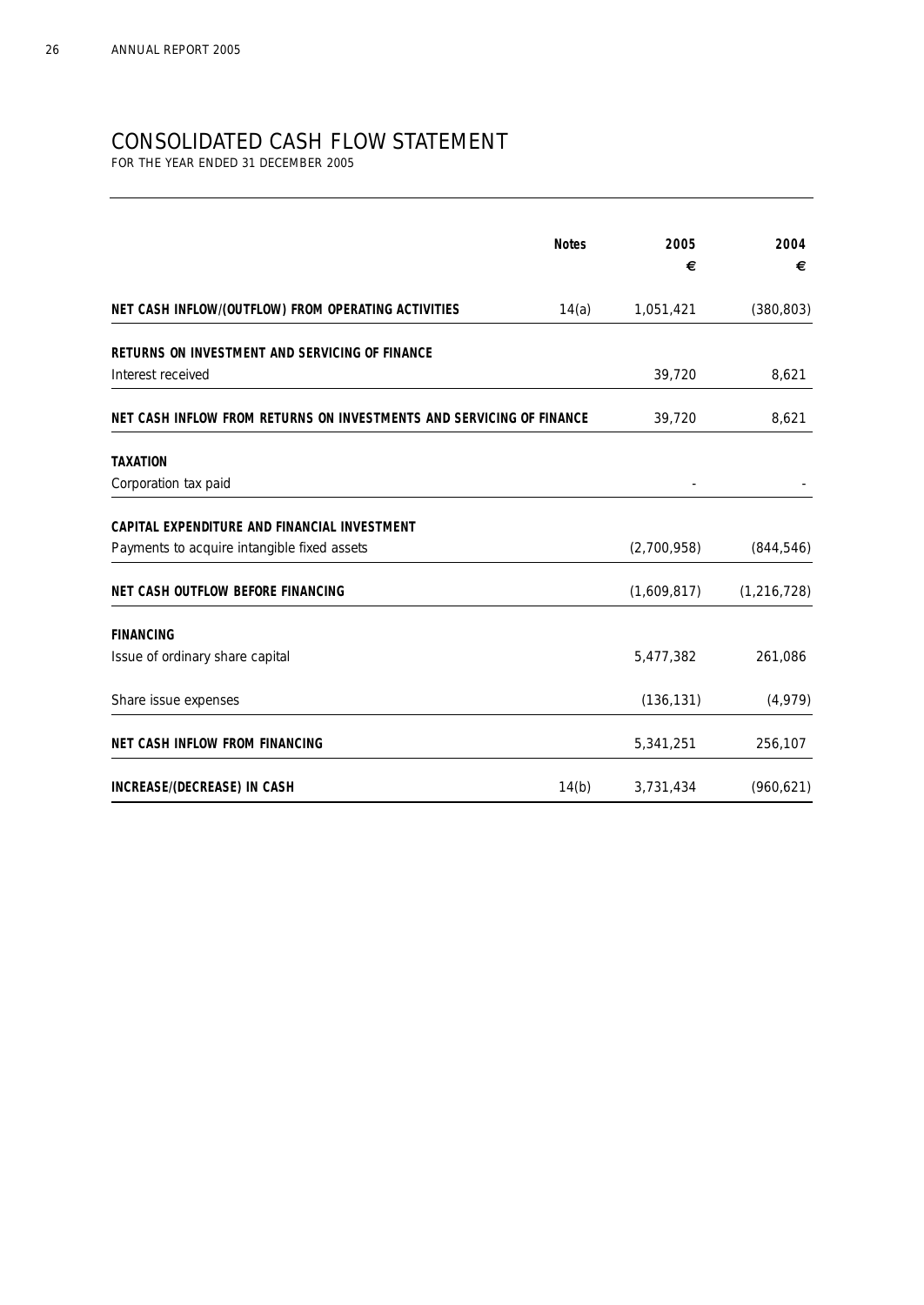FOR THE YEAR ENDED 31 DECEMBER 2005

### **1. LOSS ON ORDINARY ACTIVITIES BEFORE TAXATION**

The loss on ordinary activities before taxation is stated after charging/(crediting) the following items:

|                              | 2005<br>€ | 2004<br>€ |
|------------------------------|-----------|-----------|
| Depreciation                 | 596       | 2,415     |
| Directors' remuneration      |           |           |
| - fees                       | 78,000    | 39,000    |
| - salary                     | 148,000   | 141,528   |
| Auditors' remuneration       | 9.500     | 9,000     |
| Staff costs - salaries       | 13,434    | 18,725    |
| - payroll taxes              | 3,222     | 1,563     |
| Foreign exchange loss/(gain) | 57,798    | (22, 822) |

The company had an average of one employee during the year.

All the groups assets, liabilities and expenditure relates to development projects in Iraq and Jordan but arises in the Republic of Ireland. A segmental analysis is therefore not presented.

#### **2. TAXATION**

|                 | 2005 | 2004 |
|-----------------|------|------|
|                 | €    | €    |
| Corporation tax |      |      |

The tax assessed for the year differs from the standard rate of corporation tax in the Republic of Ireland.

The differences are explained below.

|                                                                                                                         | 2005       | 2004       |
|-------------------------------------------------------------------------------------------------------------------------|------------|------------|
|                                                                                                                         | €          | €          |
| Loss for the year before taxation                                                                                       | (481, 535) | (350, 295) |
| Loss on ordinary activities multiplied by the standard<br>rate of tax in the Republic of Ireland of 12.5% (2004: 12.5%) | (60, 192)  | (43, 787)  |
| Effects of:                                                                                                             |            |            |
| Loss Relief                                                                                                             | 60,192     | 43,787     |
| Corporation tax payable                                                                                                 |            |            |

No deferred tax asset has been recognised on accumulated tax losses as the recoverability of any assets is not likely in the foreseeable future. At the year end deferred tax assets totalling €210,515 (2004: €147,134) were not recognised.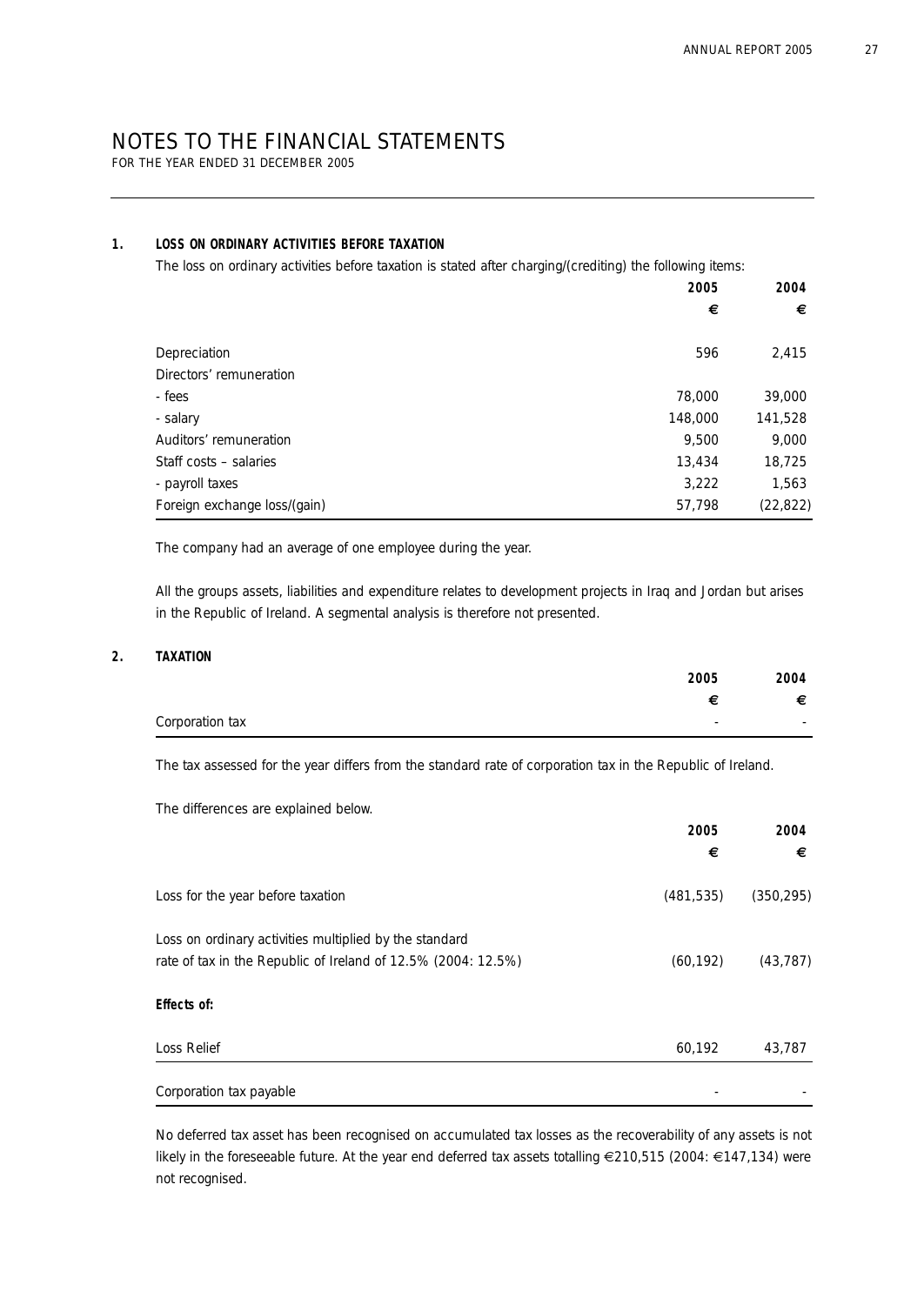FOR THE YEAR ENDED 31 DECEMBER 2005

#### **3. LOSS PER SHARE**

Basic earnings per share is computed by dividing the loss after taxation for the year available to ordinary shareholders by the sum of the weighted average number of ordinary shares in issue and ranking for dividend during the period. Diluted earnings per share is computed by dividing the loss after taxation for the year by the weighted average number of ordinary shares in issue, adjusted for the effect of all dilutive potential ordinary shares that were outstanding during the year.

The following table sets forth the computation for basic and diluted earnings per share (EPS):

|                                                   | 2005       | 2004       |
|---------------------------------------------------|------------|------------|
|                                                   | €          | €          |
| <b>Numerator</b>                                  |            |            |
| Numerator for basic and diluted EPS retained loss | (481, 535) | (350, 295) |
|                                                   |            |            |
| Denominator                                       |            |            |
| Denominator for basic EPS                         | 62,463,194 | 58,660,465 |
| Effect of diluted securities – options            |            |            |
|                                                   |            |            |
| Denominator for diluted EPS                       | 62,463,194 | 58,660,465 |
| <b>Basic EPS</b>                                  | (0.77c)    | (0.60c)    |
|                                                   |            |            |
| Diluted EPS                                       | (0.77c)    | (0.60c)    |

Basic and diluted EPS are the same in respect of 2005 as the effect of outstanding options is anti-dilutive and therefore excluded.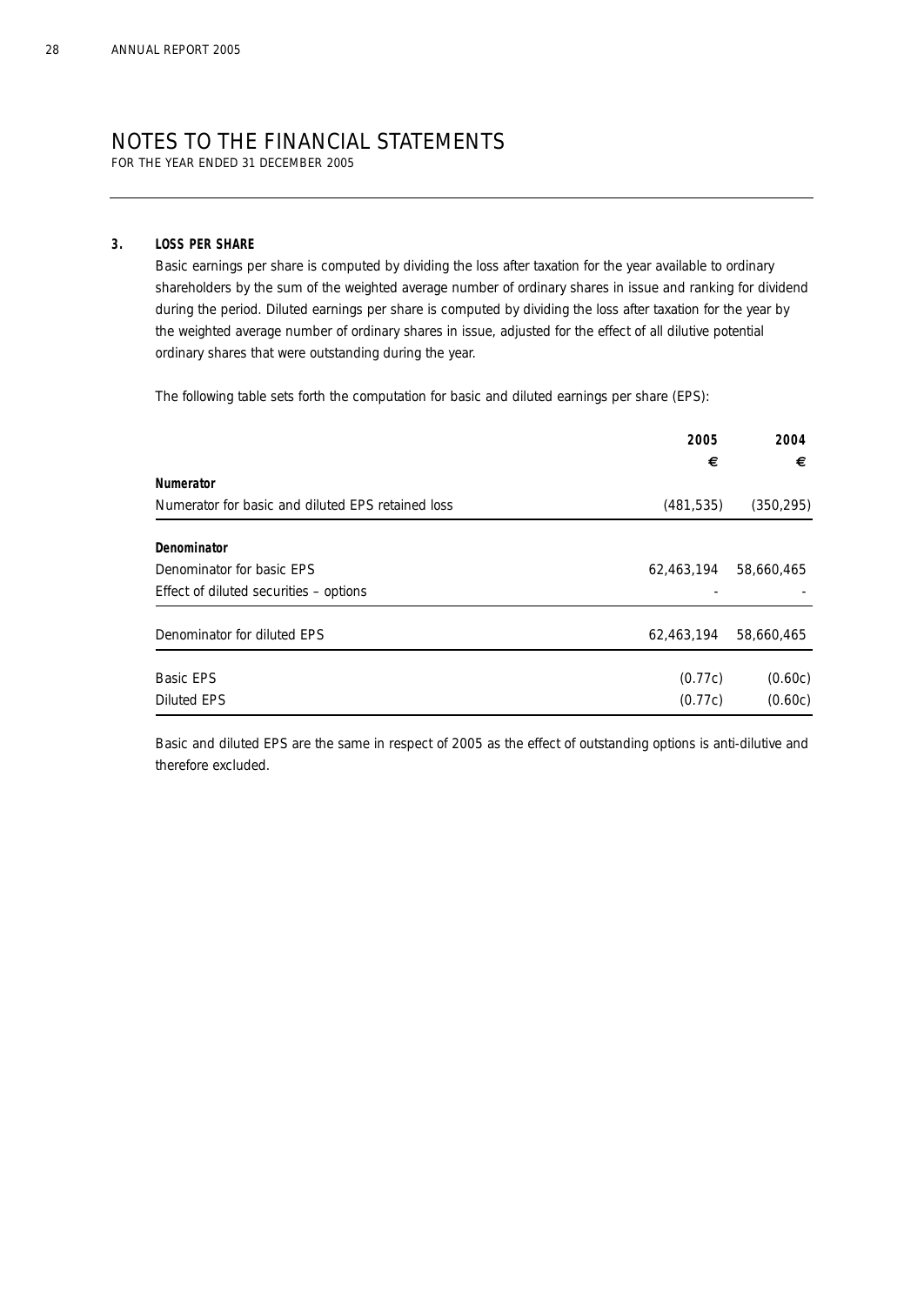FOR THE YEAR ENDED 31 DECEMBER 2005

### **4. TANGIBLE FIXED ASSETS**

|                                           | <b>Office Equipment</b> |
|-------------------------------------------|-------------------------|
|                                           | €                       |
| Group and Company                         |                         |
| Cost:                                     |                         |
| At 1 January 2005 and at 31 December 2005 | 12,074                  |
| Disposals                                 | (12,074)                |
| At 31 December 2005                       |                         |
| <b>Accumulated Depreciation:</b>          |                         |
| At 1 January 2005                         | 11,478                  |
| Charge for year                           | 596                     |
| Disposals                                 | (12,074)                |
| At 31 December 2005                       |                         |
| Net book value:                           |                         |
| At 31 December 2005                       |                         |
| At 31 December 2004                       | 596                     |

### **5. INTANGIBLE ASSETS**

|                                   | Group     | Company<br>2005 |  |
|-----------------------------------|-----------|-----------------|--|
|                                   | 2005      |                 |  |
|                                   | €         | €               |  |
| Deferred development expenditure: |           |                 |  |
| Cost:                             |           |                 |  |
| At 1 January 2005                 | 2,218,409 | 2,218,409       |  |
| Additions                         | 2,700,958 | 2,104,153       |  |
| At 31 December 2005               | 4,919,367 | 4,322,562       |  |
| Net book value:                   |           |                 |  |
| At 31 December 2005               | 4,919,367 | 4,322,562       |  |
| At 31 December 2004               | 2,218,409 | 2,218,409       |  |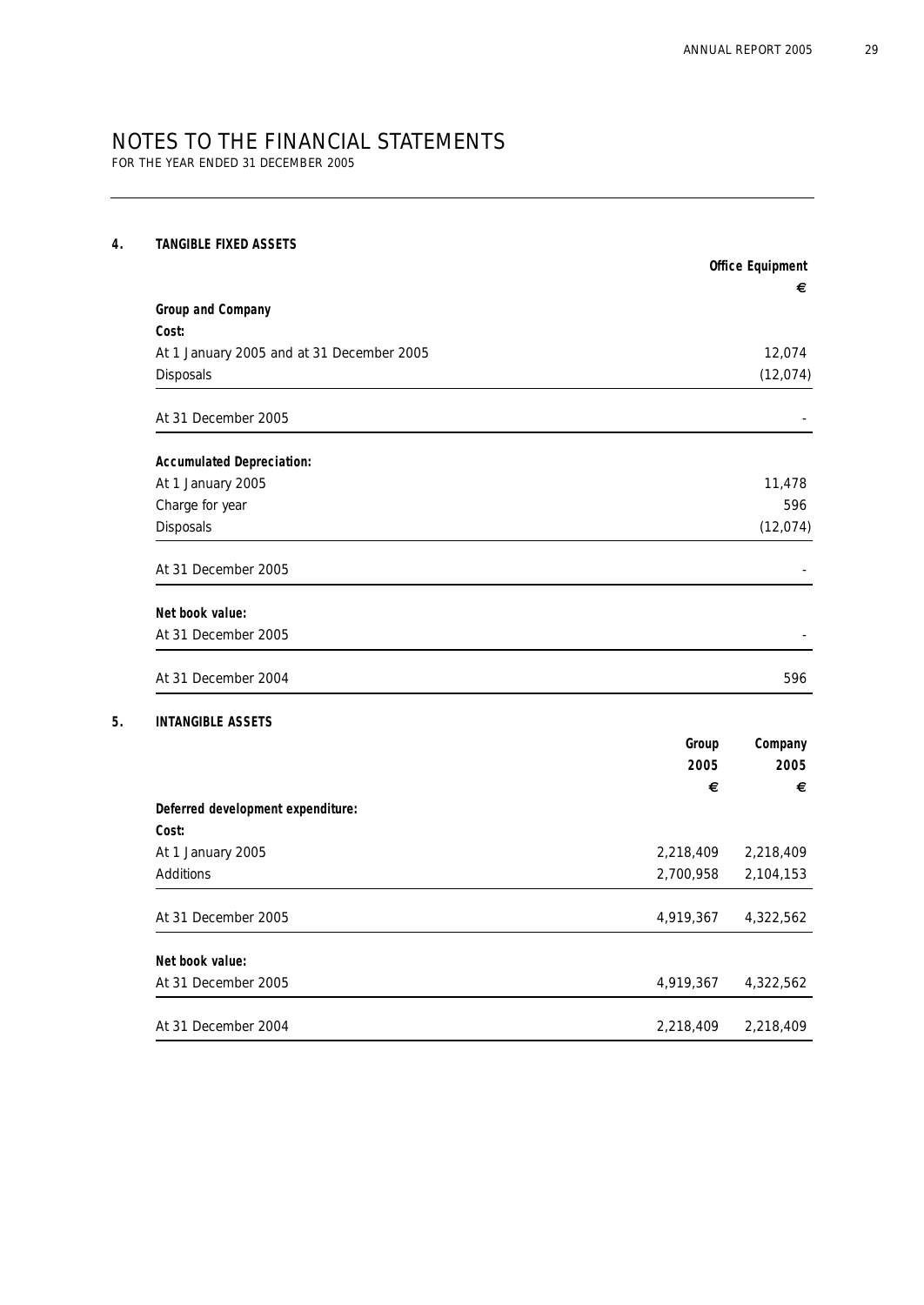FOR THE YEAR ENDED 31 DECEMBER 2005

#### **5. INTANGIBLE ASSETS (continued)**

#### **Intangible assets:**

Deferred development expenditure at 31 December 2005 represents exploration and related expenditure in respect of projects in Iraq and Jordan.

The realisation of these intangible assets is dependent on the development of economic reserves, including the ability to raise finance to develop the projects. Should this prove unsuccessful the value included in the balance sheet would be written off.

The directors are aware that by its nature there is an inherent uncertainty in such development expenditure as to the value of the asset. In addition, the current economic and political situation in Iraq is uncertain. Having reviewed the deferred development expenditure at 31 December 2005, the directors are satisfied that the value of the intangible asset is not less than net book value.

#### **6. FINANCIAL ASSETS**

| Investment in subsidiary companies | 2005<br>€ | 2004<br>€ |
|------------------------------------|-----------|-----------|
| Parent company                     |           |           |
| Shares at cost - unlisted:         |           |           |
| Opening balance                    | 11,237    | 11,237    |
| Closing balance                    | 11,237    | 11,237    |

The group consisted of the parent company and the following wholly owned subsidiaries as at 31 December 2005:

| Name                                                   | Registered<br><b>Office</b>             | Group<br>Share | Nature of<br><b>Business</b> |
|--------------------------------------------------------|-----------------------------------------|----------------|------------------------------|
| Petrel Industries Limited                              | 162 Clontarf Road,<br>Dublin 3, Ireland | 100%           | Dormant                      |
| Petrel Resources of the<br>Middle East Offshore S.A.L. | Damascus Street<br>Beirut, Lebanon      | 100%           | Dormant                      |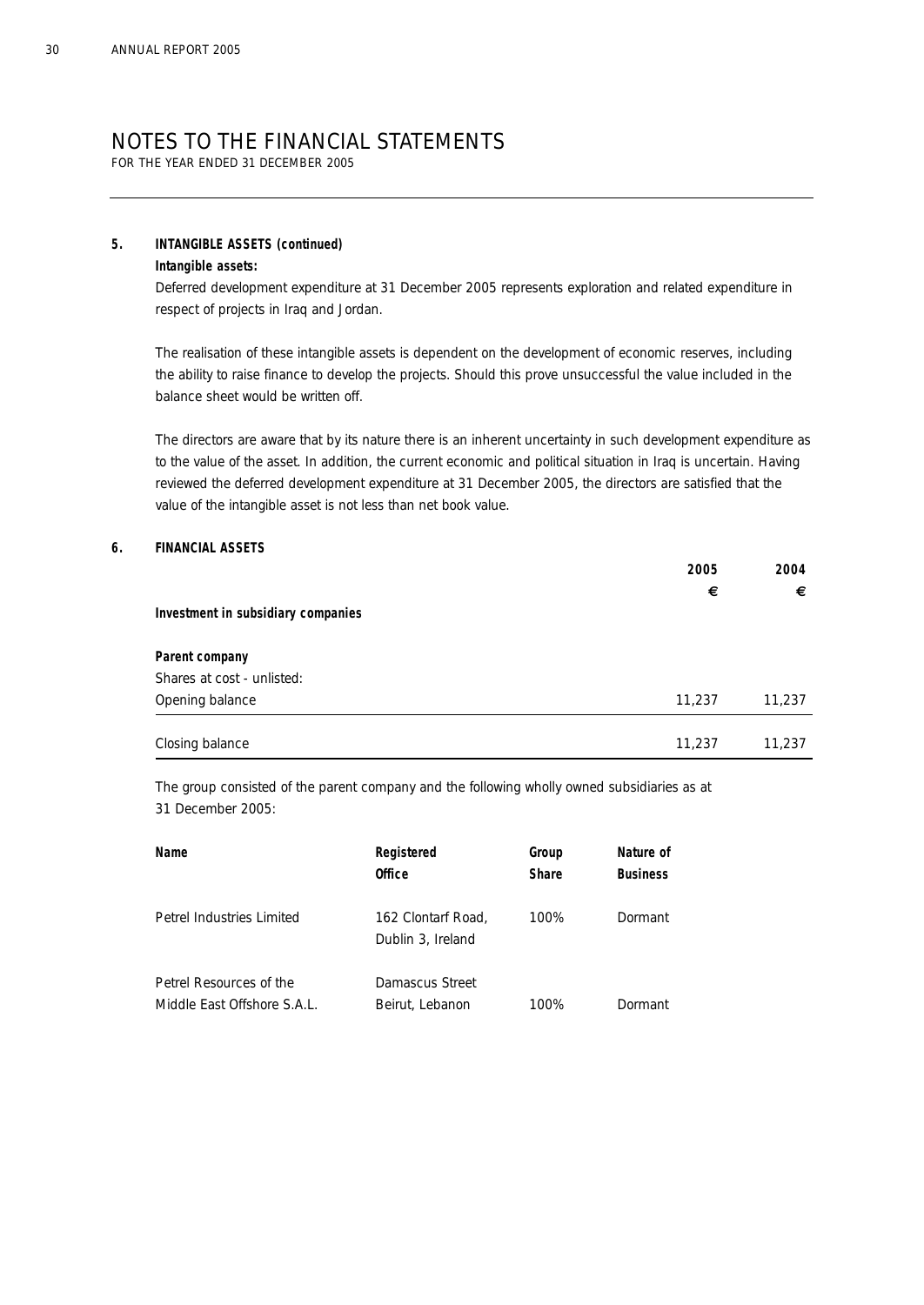FOR THE YEAR ENDED 31 DECEMBER 2005

#### **7. DEBTORS**

|                                                          |           |         | Group and Company |                   |
|----------------------------------------------------------|-----------|---------|-------------------|-------------------|
|                                                          |           |         | 2005<br>€         | 2004              |
| Amounts falling due within one year:                     |           |         |                   |                   |
| VAT refund due                                           |           |         | 21,104            | 18,144            |
| Other debtors                                            |           |         | 16,612            | 124,763           |
|                                                          |           |         |                   |                   |
|                                                          |           |         | 37,716            | 142,907           |
| <b>CREDITORS</b> : (Amounts falling due within one year) |           |         |                   |                   |
|                                                          |           | Group   |                   | Company           |
|                                                          | 2005      | 2004    | 2005              | 2004              |
|                                                          | €         | €       | €                 |                   |
| Accruals                                                 | 1,718,353 | 251,464 | 1,132,782         | 251,464           |
| Amount due to group company                              |           |         | 3                 |                   |
| Bank overdraft                                           |           | 5,495   |                   | 5,495             |
|                                                          | 1,718,353 | 256,959 | 1,132,785         | 256,962           |
| SHARE CAPITAL                                            |           |         |                   |                   |
|                                                          |           |         |                   | Group and Company |
|                                                          |           |         | 2005              | 2004              |
|                                                          |           |         | €                 |                   |
| Authorised:                                              |           |         |                   |                   |
| 200,000,000 ordinary shares of € 0.0125                  |           |         | 2,500,000         | 2,500,000         |
| Allotted, Called-Up and Fully Paid:                      |           |         |                   |                   |
|                                                          |           |         |                   |                   |
| Opening 59,725,150 (2004: 58,215,150) ordinary           |           |         | 746,565           | 727,690           |
| shares of € 0.0125 each                                  |           |         |                   |                   |
| Issued:                                                  |           |         |                   |                   |

The total number of options outstanding at 31 December 2005, including to directors was 4,830,000 (2004: 4,580,000) shares. The options are exercisable at prices ranging between €0.0127 and €0.61 in accordance with the option agreement.

During the year, 6,582,889 ordinary shares were issued at prices ranging from Stg£0.43 (€0.64) to Stg£0.65 (€0.95) to raise cash to fund ongoing corporate and development costs in Iraq.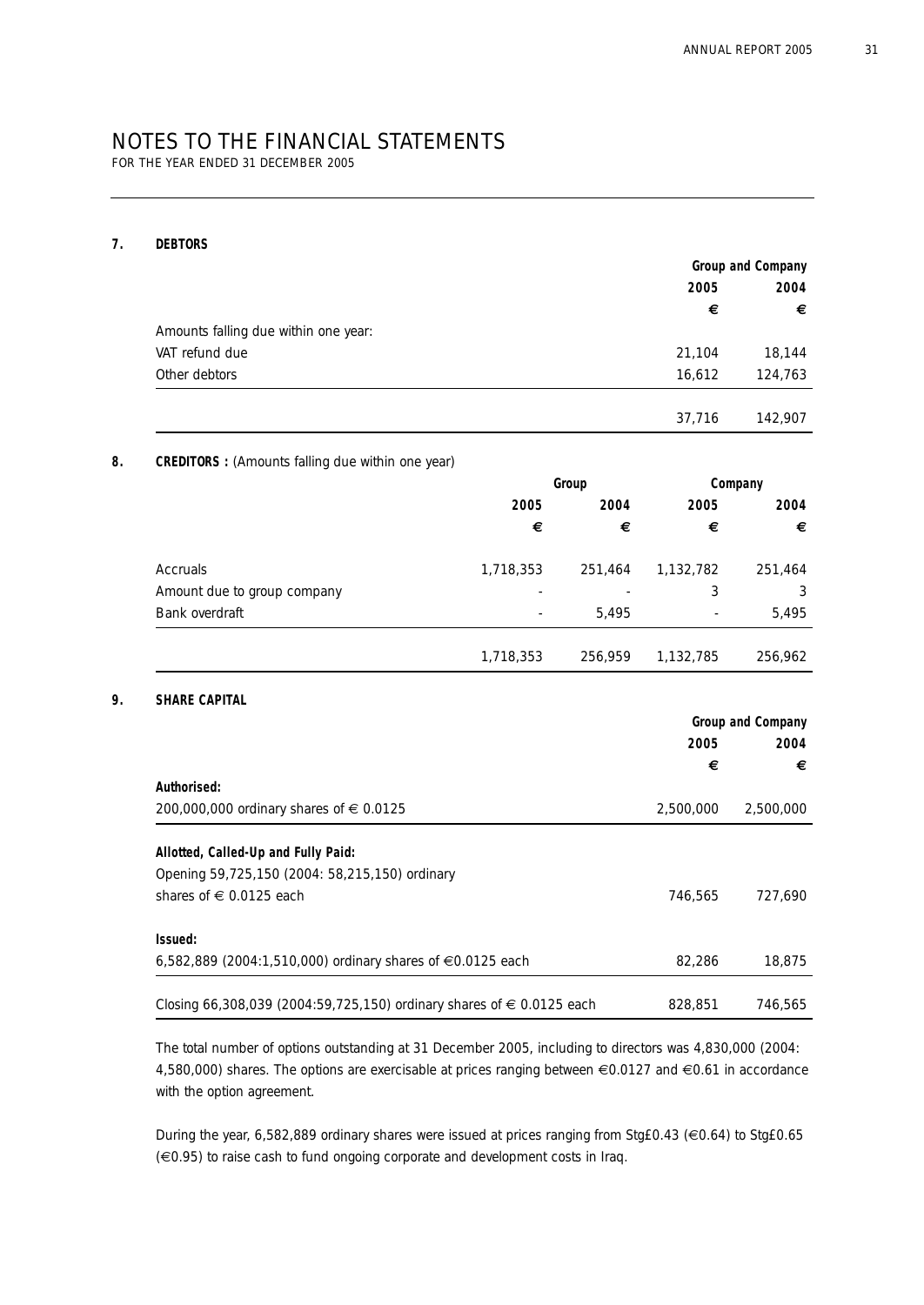FOR THE YEAR ENDED 31 DECEMBER 2005

#### **10. CAPITAL CONVERSION RESERVE FUND**

|     |                                                                  |             | Group and Company |
|-----|------------------------------------------------------------------|-------------|-------------------|
|     |                                                                  | 2005        | 2004              |
|     |                                                                  | €           | €                 |
|     | Opening and closing balance                                      | 7,694       | 7,694             |
|     | <b>SHARE PREMIUM</b>                                             |             |                   |
|     |                                                                  |             | Group and Company |
|     |                                                                  | 2005        | 2004              |
|     |                                                                  | €           | €                 |
|     | Opening balance                                                  | 3,804,660   | 3,567,428         |
|     | Arising on shares issued during the year                         | 5,395,096   | 242,213           |
|     | Less shares issue expenses                                       | (136, 131)  | (4,981)           |
|     | Closing balance                                                  | 9,063,625   | 3,804,660         |
| (a) | PROFIT AND LOSS ACCOUNT - (DEFICIT) - GROUP                      |             |                   |
|     |                                                                  | 2005        | 2004              |
|     |                                                                  | €           | €                 |
|     | Opening balance                                                  | (2,450,784) | (2,100,489)       |
|     | Loss retained for the year                                       | (481, 535)  | (350, 295)        |
|     | Closing balance                                                  | (2,932,319) | (2,450,784)       |
| (b) | RECONCILIATION OF MOVEMENT IN EQUITY SHAREHOLDERS' FUNDS - GROUP |             |                   |
|     |                                                                  | 2005        | 2004              |
|     |                                                                  | €           | €                 |
|     | Opening shareholders' funds                                      | 2,108,135   | 2,202,323         |
|     | Loss for the year                                                | (481, 535)  | (350, 295)        |
|     | Issue of shares:                                                 |             |                   |
|     | - at par                                                         | 82,286      | 18,875            |
|     | - share premium (net of costs)                                   | 5,258,965   | 237,232           |
|     | Closing shareholders' funds                                      | 6,967,851   |                   |
|     |                                                                  |             | 2,108,135         |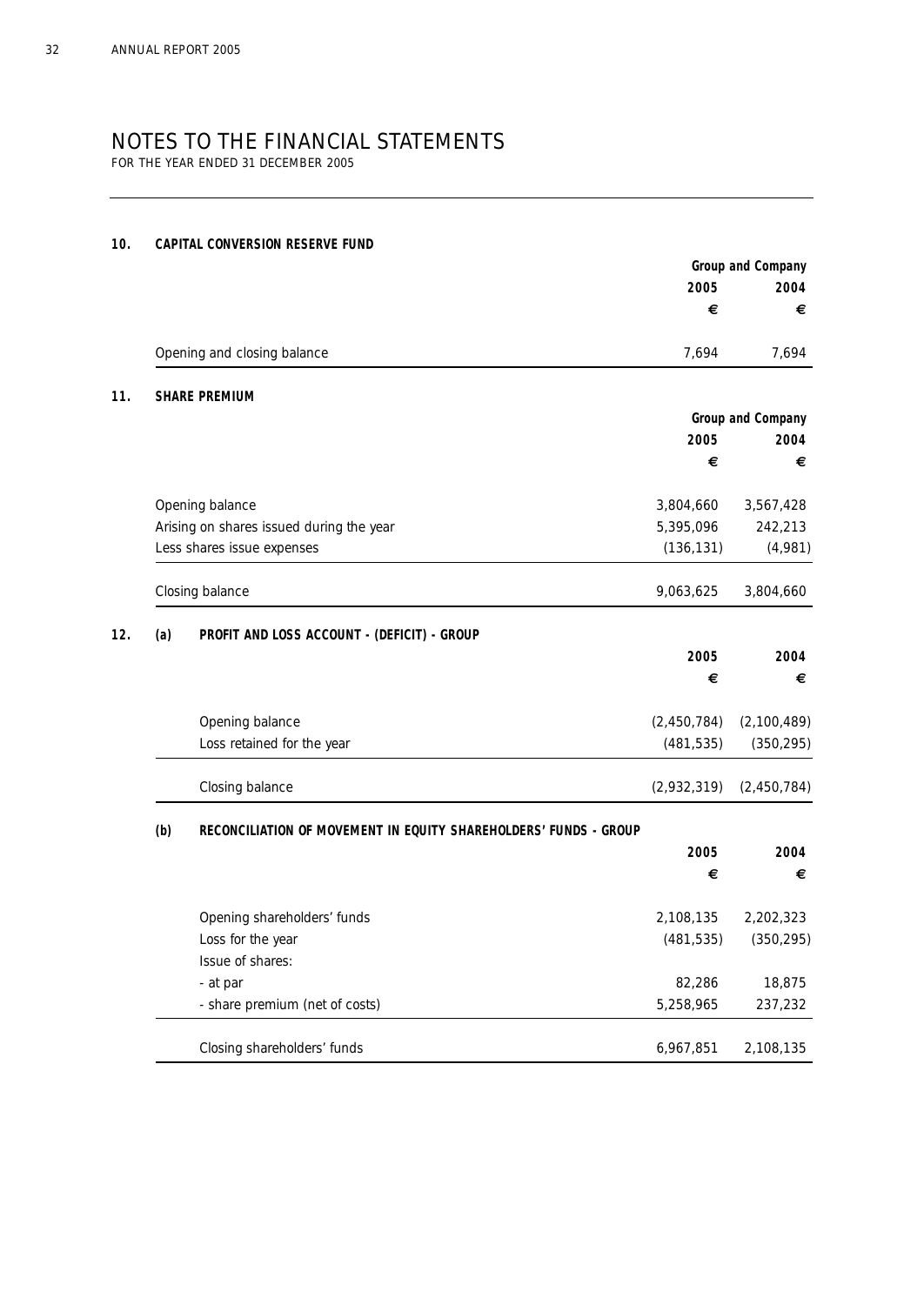FOR THE YEAR ENDED 31 DECEMBER 2005

#### **13. RECONCILIATION OF MOVEMENT IN EQUITY SHAREHOLDERS' FUNDS - COMPANY**

|                                | 2005       | 2004      |
|--------------------------------|------------|-----------|
|                                | €          | €         |
| Opening shareholders' funds    | 2,119,369  | 2,202,323 |
| Loss for the year              | (492, 769) | (339,061) |
| Issue of shares:               |            |           |
| - at par                       | 82,286     | 18,875    |
| - share premium (net of costs) | 5,258,965  | 237,232   |
|                                |            |           |
|                                | 6,967,851  | 2,119,369 |

A separate profit and loss account for Petrel Resources plc (the company) has not been prepared because the company has complied with the conditions laid down in Section 43(2) of the European Communities (Companies : Group Accounts) Regulations 1992.

#### **14. CASH FLOW STATEMENT**

#### **(a) Reconciliation of operating loss to net cash outflow from operating activities**

|     |                                                     |              | 2005       | 2004           |
|-----|-----------------------------------------------------|--------------|------------|----------------|
|     |                                                     |              |            | €<br>€         |
|     | Operating loss                                      |              | (521, 255) | (358, 916)     |
|     | Increase in creditors                               |              | 1,466,889  | 68,324         |
|     | Decrease/(increase) in debtors                      |              | 105,191    | (92,626)       |
|     | Depreciation                                        |              |            | 2,415<br>596   |
|     | Net cash inflow/(outflow) from operating activities |              | 1,051,421  | (380, 803)     |
| (b) | Analysis of net funds                               |              |            |                |
|     |                                                     | At 1 January | Cash       | At 31 December |
|     |                                                     | 2005         | flow       | 2005           |
|     |                                                     | €            | €          | €              |
|     | Cash at bank and in hand                            | 3,182        | 3,725,939  | 3,729,121      |
|     | Bank overdraft                                      | (5, 495)     | 5,495      |                |
|     |                                                     | (2, 313)     | 3,731,434  | 3,729,121      |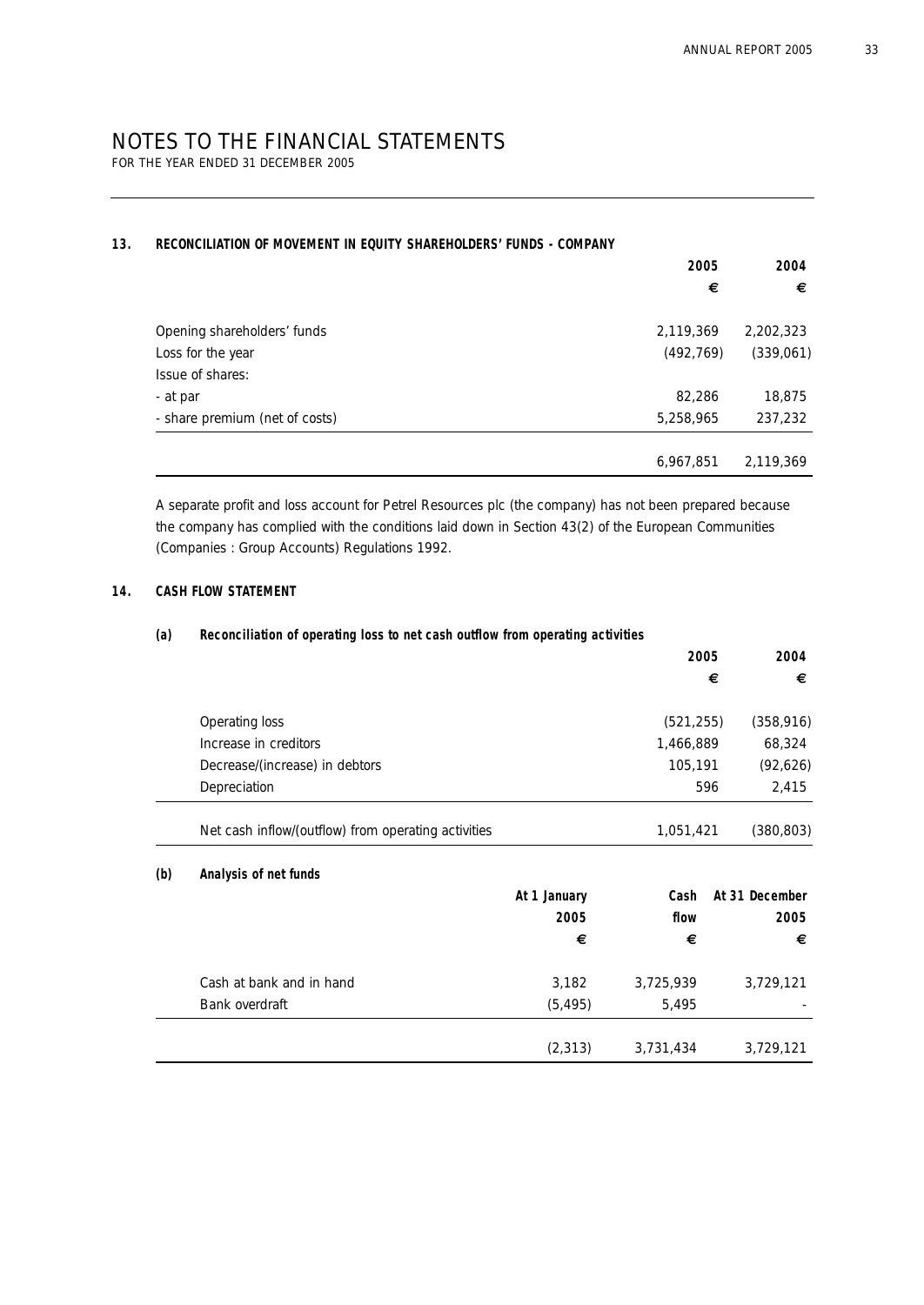FOR THE YEAR ENDED 31 DECEMBER 2005

#### **14. CASH FLOW STATEMENT (continued)**

#### **(c) Reconciliation of net cash flow to movement in net funds**

|                                               | 2005      |            |
|-----------------------------------------------|-----------|------------|
|                                               | €         | €          |
| Increase/(decrease) in cash in the year       | 3,731,434 | (960, 621) |
| Change in net funds resulting from cash flows | 3,731,434 | (960, 621) |
| Movement in net funds in the year             | 3,731,434 | (960, 621) |
| Net (debt)/funds at start of year             | (2, 313)  | 958,308    |
| Net funds/(debt) at end of year               | 3,729,121 | (2, 313)   |

#### **15. RISK MANAGEMENT**

The group's financial instruments comprise cash balances and various items such as trade debtors and trade creditors which arise directly from trading operations. The main purpose of these financial instruments is to provide working capital to finance group operations.

The group does not enter into any derivative transactions, and it is the group's policy that no trading in financial instruments shall be undertaken.

The main financial risk arising from the group's financial instruments is liquidity risk.

#### **Interest Rate Risk**

The group finances its operations through the issue of equity shares, and has no fixed interest rate agreements. The group has no significant exposures to interest rate risk.

#### **Liquidity Risk**

As regards liquidity, the group's exposure is confined to meeting obligations under short term trade creditor agreements. This exposure is not considered to be significant, and is fully financed from operating cashflow, or where this is insufficient funds during the development stage, through additional issues of ordinary equity shares.

#### **Foreign Currency Risk**

Although the group is based in the Republic of Ireland, amounts held as deferred development expenditure were originally expended in currencies other than Euro aligned currencies. However, this expenditure is not considered to be a monetary asset, and has been translated to the reporting currency at the rates of exchange ruling at the dates of the original transactions. At 31 December 2005, the group held €3,716,976 in sterling denominated bank accounts (2004: €3,181) and held no significant other currency monetary assets or liabilities.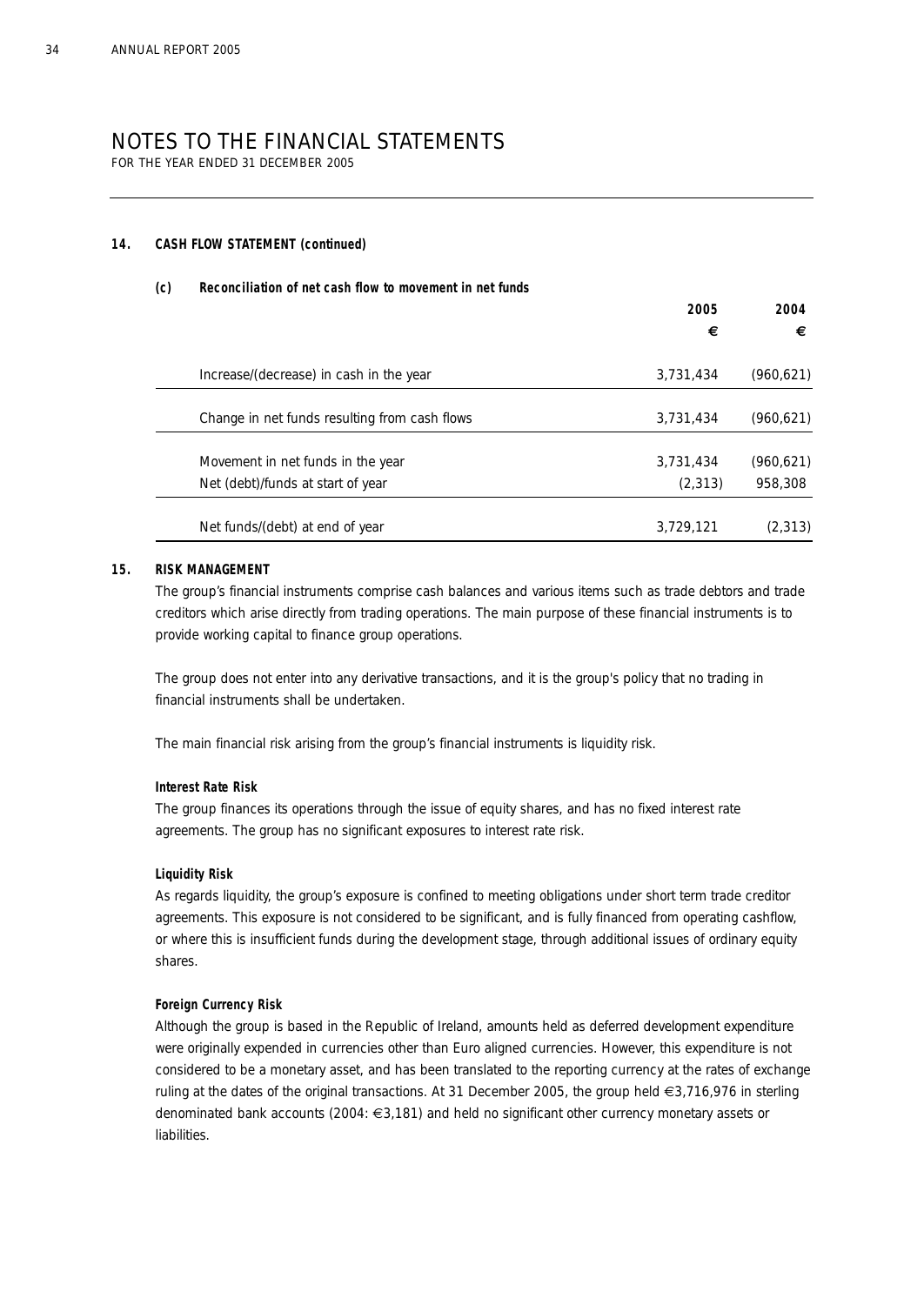FOR THE YEAR ENDED 31 DECEMBER 2005

#### **15. RISK MANAGEMENT (continued)**

The group also has transactional currency exposures. Such exposures arise from expenses incurred by the group in currencies other than the functional currency. It is expected that almost all future revenue will arise in US dollars. The group seeks to minimise its exposure to currency risk by closely monitoring exchange rates, and restricting the buying and selling of currencies to predetermined exchange rates within specified bands.

The group does not presently utilise swaps or forward contracts to manage its currency exposures, although such facilities are considered and may be used where appropriate in the future.

#### **16. RELATED PARTY TRANSACTIONS**

During the year the company paid consultancy fees to Guy Delbes amounting to €36,700 (2004 : €40,050.) Guy Delbes is a director of the company.

#### **17. NON-CASH TRANSACTIONS**

There were no material non-cash transactions other than that disclosed in Note 19.

#### **18. SUBSTANTIAL TRANSACTIONS**

In December 2005 the company entered into a Joint Venture agreement with Makman Oil & Gas, a company registered in Iraq. The Joint Venture covers the development of the Subba & Luhais Oil field service contract which was awarded to Petrel in September 2005.

#### **19. POST BALANCE SHEET EVENT**

On 10 February 2006, the company issued 1,000,000 shares at Stg£0.54 each to engineering consultants engaged by the company in lieu of fees for work done during the year. The costs were included in accruals in Note 8.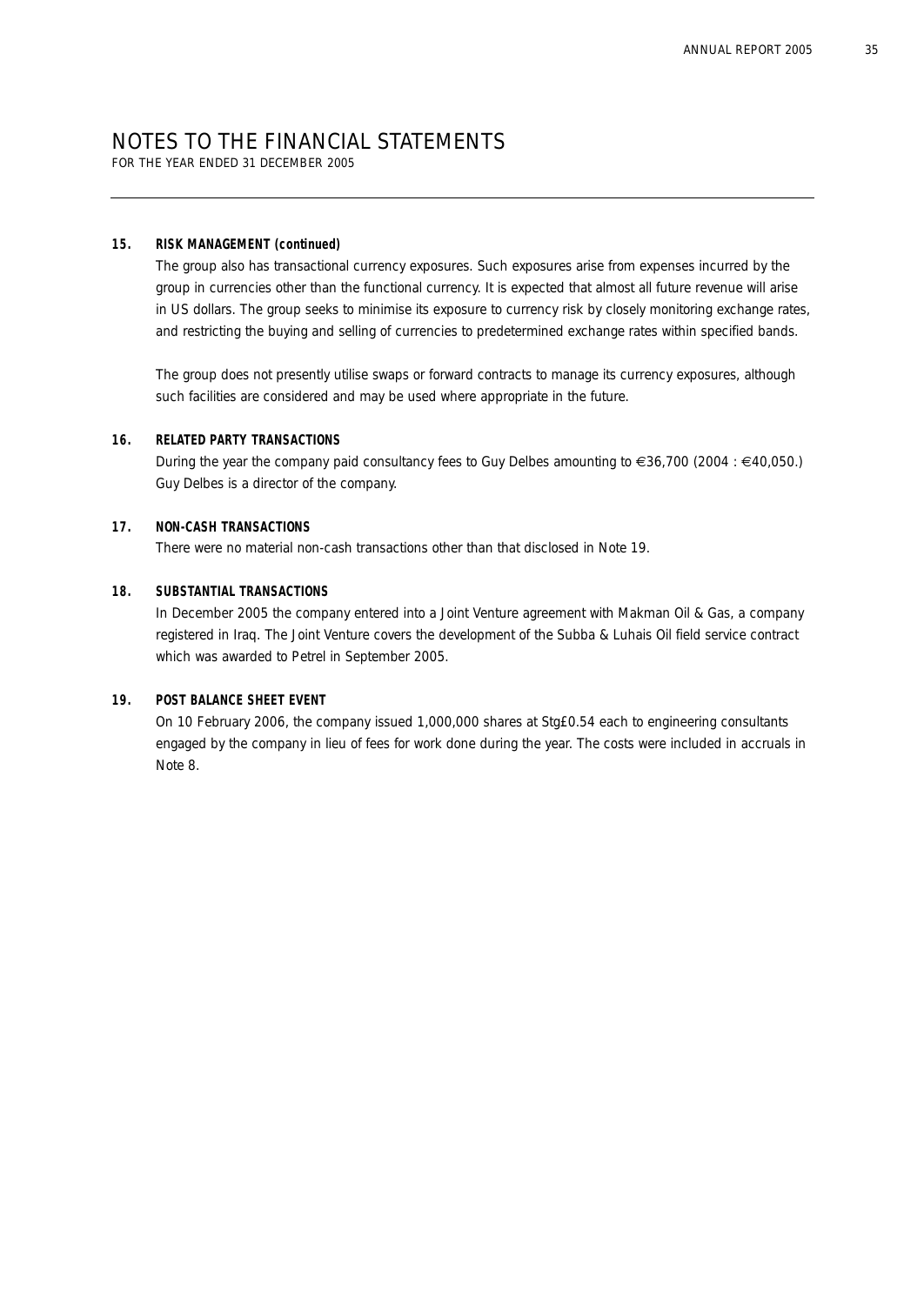# NOTICE OF MEETING

Notice is hereby given that the annual general meeting of the members of Petrel Resources plc will be held on 26 July 2006 in the Westbury Hotel, Dublin 2 at 12 noon for the following purposes:

- 1. To receive the Report of the Directors and audited financial statement for the year ended December 31, 2005.
- 2. To re- appoint director: S. Borghi retires in accordance with article 95 and seeks reelection.
- 3. To authorise the directors to fix the remuneration of the auditors.
- 4. To transact any other ordinary business of an annual general meeting.

By order of the Board James Finn **Secretary** 

28 June 2006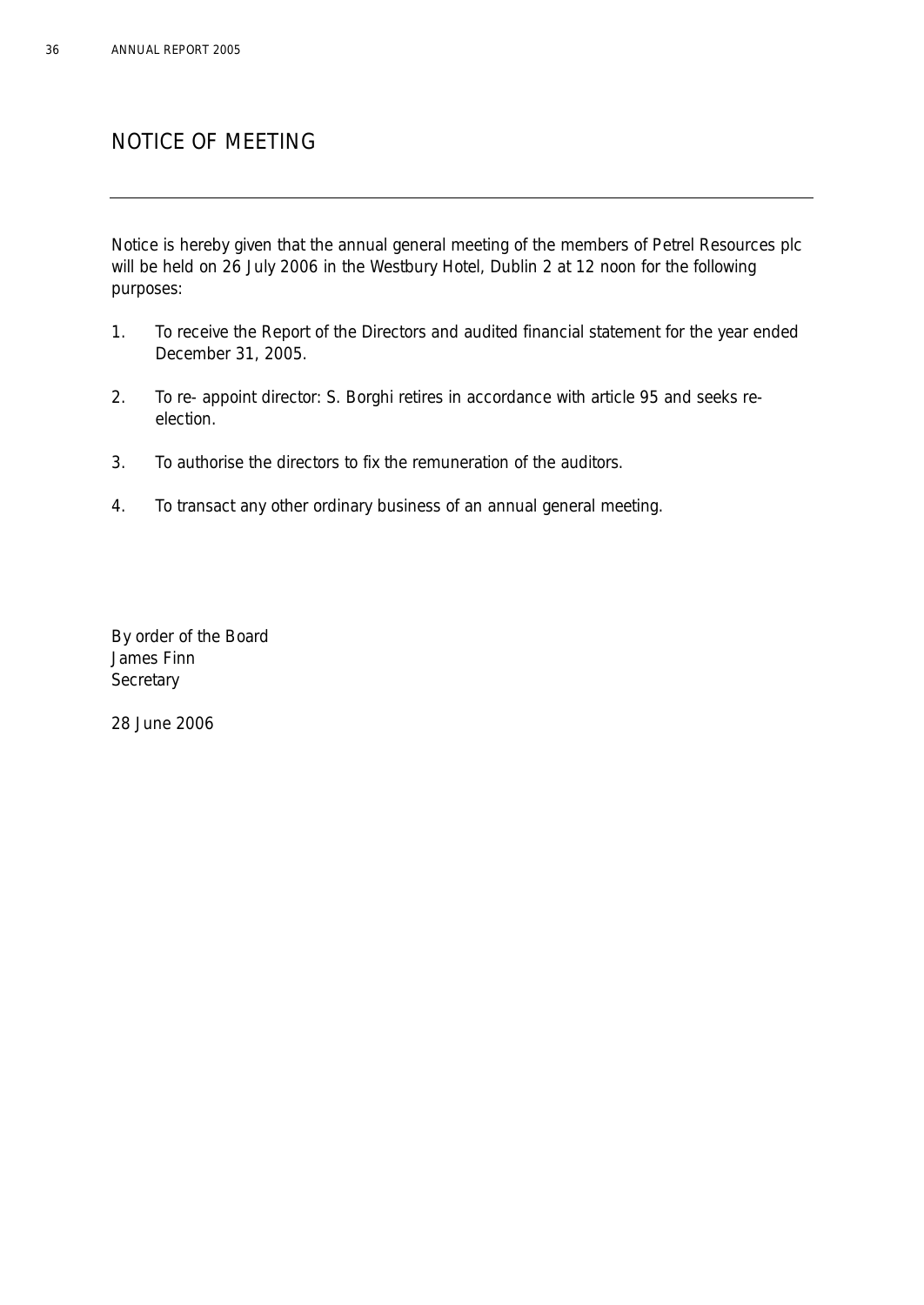# FORM OF PROXY

| (BLOCK LETTERS) |  |  |
|-----------------|--|--|
|                 |  |  |
|                 |  |  |

being (an) ordinary shareholder(s) of Petrel Resources plc, hereby appoint the Chairman of the Meeting#

of................................................................................................................................................................................. as my / our proxy to vote for me / us and on my / our behalf at the Annual General Meeting of the Company to be held on 26 July 2006 in the Westbury Hotel, Dublin 2 at 12 noon and at any adjournment thereof.

....................................................................................................................................................................................

I/We direct my / our proxy to vote on the resolutions set out in the Notice convening the Meeting as follows:

| Reports and Accounts              | FOR $*$ | AGAINST * |
|-----------------------------------|---------|-----------|
| Re-election of Director S. Borghi |         |           |
| Remuneration of Auditors          |         |           |
|                                   |         |           |
|                                   |         |           |

- # If it is desire to appoint another person as proxy other than the Chairman of the Meeting the name and address of the proxy, who need not be a member of the Company, should be inserted, the words "the Chairman of the meeting" deleted and the alterations initialled.
- The manner in which the proxy is to vote should be indicated by inserting an "X" in the boxes provided. Proxies not marked as for or against will be regarded as giving the proxy authority to vote, or to abstain at his/her discretion.

### **NOTES:**

- 1. In the case of a corporation this proxy must be under its common seal or under the hand of an officer or attorney duly authorised in writing.
- 2. To be effective this proxy must reach the address on the reverse hereof not less than 48 hours before the time of the meeting.
- 3. In the case of joint holders, the vote of the senior who tenders a vote whether in person or by proxy, shall be accepted to the exclusion of the votes of the other joint holders and for this purpose seniority shall be determined by the order in which the names stand in the Register of member in respect of such holding.